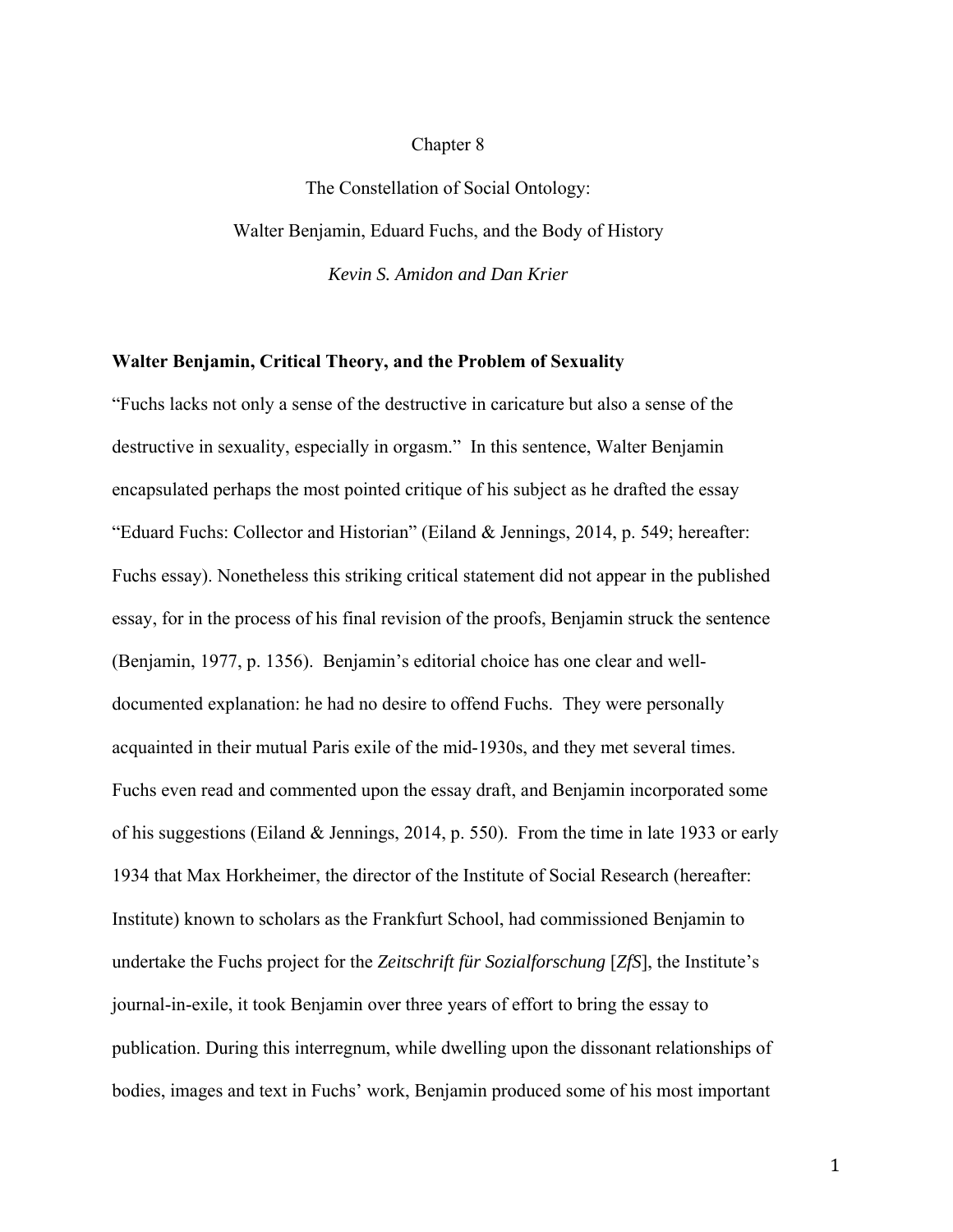writings. Benjamin's essay on Fuchs finally appeared, without this provocative and highly critical assessment of Fuchs's understanding of sex and sexuality, in the 1937 volume of the *ZfS* (Eiland & Jennings, 2014, p. 546).

Benjamin's elimination of the sentence hints at much deeper critical stakes. It reveals a constitutive tension that runs through multiple strains of his work, a tension that generates dialectical energy between themes that appear variably conjunct and disjunct across Benjamin's prolific journalistic and scholarly production. This tension places the Fuchs essay even more centrally within the emergence of Benjamin's mature theoreticalmethodological constellation than has already been recognized in the voluminous literature. It is the tension between body and image, between the biological-corporeal and the textual-representational. The critical significance of Benjamin's productive resolution of dialectical imagery from an extraordinary range of the material of modern life has occasioned vast and revealing scholarly commentary (Jennings, 1987). The significance of corporeality in his work, however, has not always been reflected in the scholarly literature (Richter, 2002). Body and image saturate Benjamin's writings. Howard Caygill has recognized these issues most clearly in Benjamin's work as a whole:

Benjamin's resolution of the tension between word and image is often carried through in terms of corporeal rhythms…in the Baudelaire essay it is resolved into the libidinal rhythms of the orgasm. However the turn to corporeal rhythms is complicated by Benjamin's speculative account of experience which introduced the infinite into experience through the argument that time is not linear but a complex formation of past, present, and future. Accordingly the alignment of concept and intuition in experience was also of extreme complexity, with the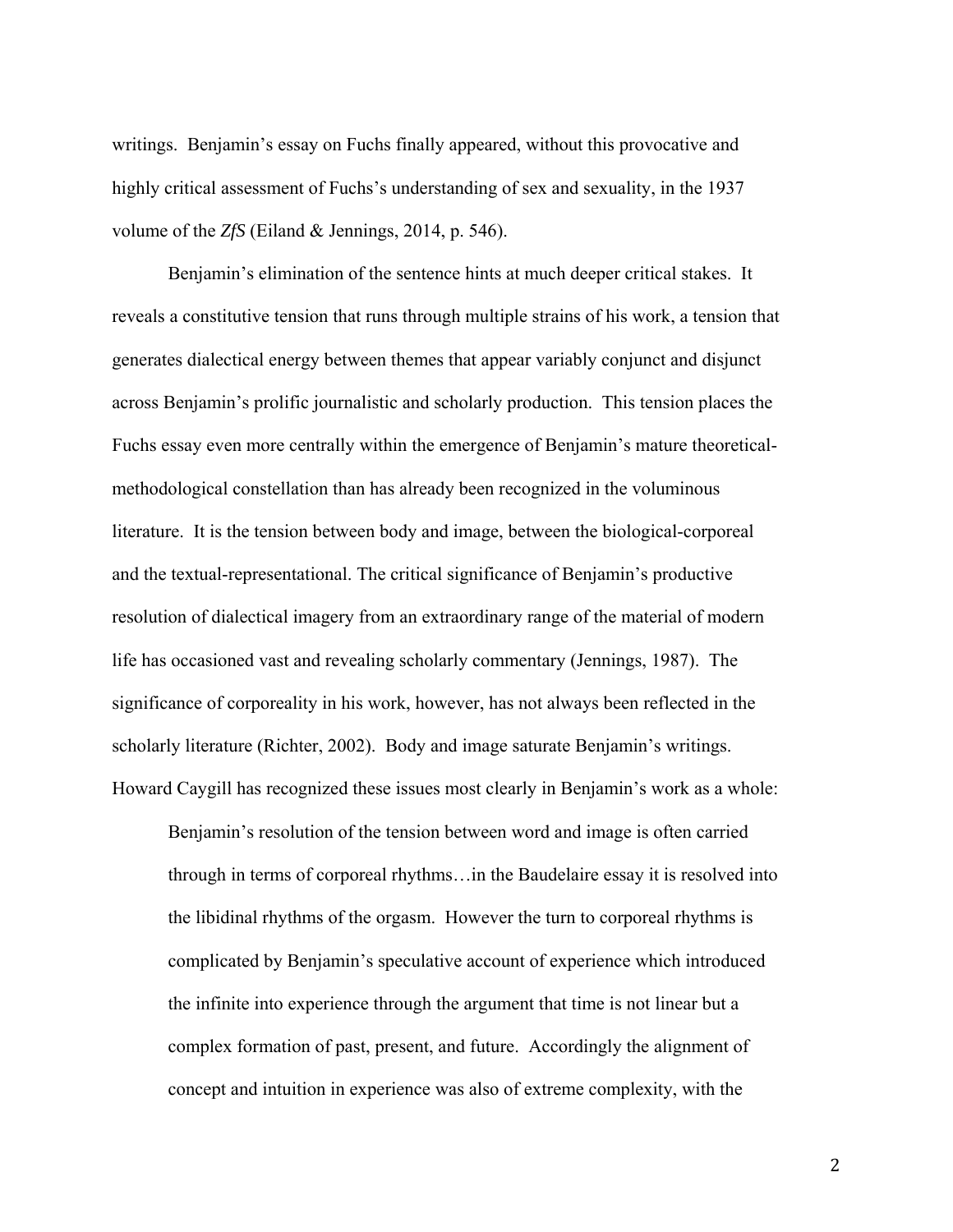patternings of word and image shot through with memories and intimations (Caygill, 1998, p. 80).

Nonetheless Caygill does not read the Fuchs essay closely. Nowhere, however, more significantly than in the Fuchs essay is it possible to derive a subtler understanding of the relationships between the body, sexuality, imagery, and history in Benjamin's later work. Such a reading can further point onward toward potential forms of critical theory that can fruitfully address emergent social forms and practices in the twenty-first century. The body of Benjamin's theory of history, read through its constellation of texts and images, reveals new paths to the understanding of social ontology.

Most centrally, it is the question of sexuality, and not just of its representation, but also of its elision, refiguration, reinscription, and sublation through Benjamin's critical constellations. The body, together with its socially and materially accreted sexuality, stands at the center of the critical resolution of Benjamin's methodological vision of materialist history in the Fuchs essay. It is at once revealed and hidden, made manifest not directly but obliquely through reflection on and refraction through the pursuit of a practice of history that is recursively constitutive of and coterminous with social ontology. Sexuality manifests itself within Benjamin's thought in the Fuchs essay in unique ways, ways that reveal further the close links between the essay and the work he pursued alongside it in the 1930s, particularly "The Work of Art in the Age of its Technological Reproducibility" (hereafter: Artwork essay). Furthermore, the clear emergence of sexuality into view within Benjamin's critical horizon allows further clarification of the links between the Fuchs essay and the work of Benjamin's interlocutors in the early Frankfurt School at the time, especially Max Horkheimer.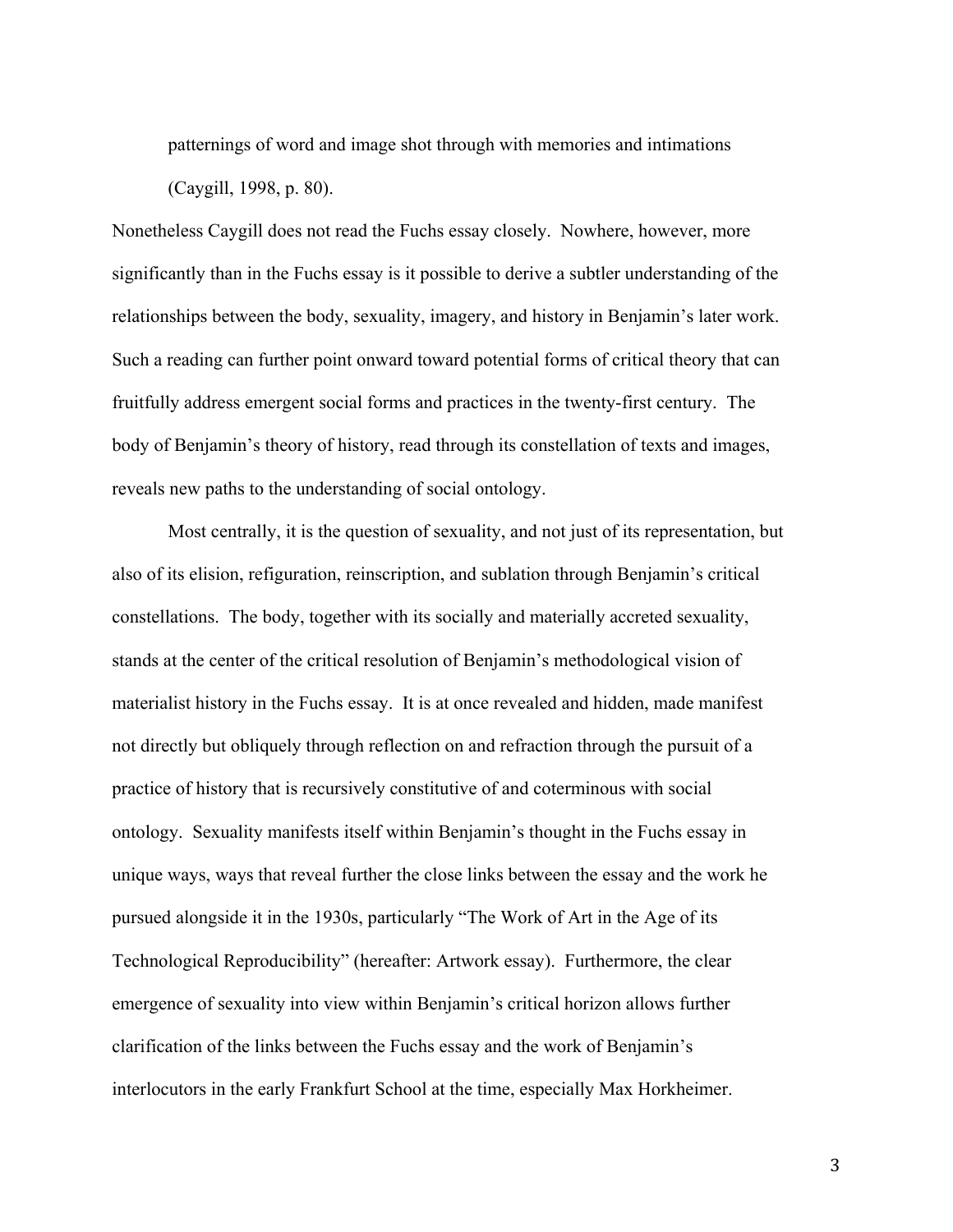Benjamin constellates sexuality as the vector of biological reproduction, whereby it becomes capable of resolution from and through its commensurate dialectical partner, the technological reproduction of the work of art. This dialectical refraction of the issue of reproduction through both body and work becomes the conceptual fulcrum that allows Benjamin to structure his fully-fledged theory of materialist history. The stakes emerge at a central point in the Fuchs essay where Benjamin explores the "biological" quality of Fuchs's understanding of artistic creativity. Benjamin frames this passage, like much of the essay, as simultaneous critique of and engagement with its subject, but always in the service of a more expansive argument about the method and material of history. He begins with a vividly phrased critique of the reductive (and of course heavily gendered) quality of Fuchs's "biological" elision of creativity and sexuality through excess – but at the same time he grants Fuchs a significant level of interpretive innovation:

Fuchs's notion of creativity has a strongly biological slant. Artists from whom the author distances himself are portrayed as lacking in virility, while genius appears with attributes that occasionally border on the priapic. The mark of such biologistic thinking can be found in Fuchs's judgments of El Greco, Murillo, and Ribera. "All three became classic representatives of the Baroque spirit because each in his way was a 'thwarted' eroticist"…. From different sources, this concept of genius fed the same widespread conviction that creativity was above all a manifestation of superabundant strength. Similar tendencies later led Fuchs to conceptions akin to psychoanalysis. He was the first to make them fruitful for aesthetics (Benjamin, 2002, p. 272; references hereafter by page number only).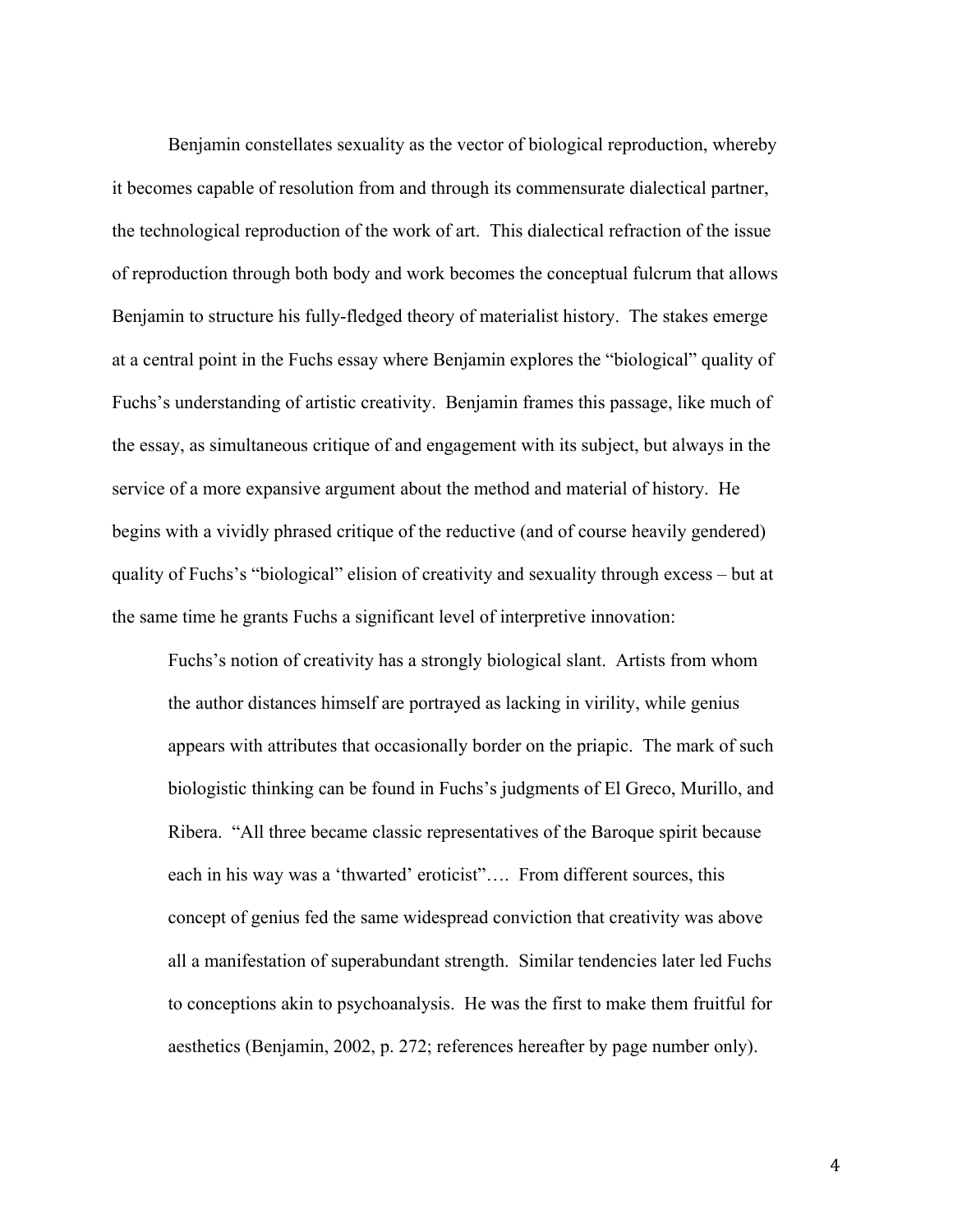Benjamin's concept of the biological is itself somewhat reductive here, for it resolves as the relationship between the corporeal and the sexual, admixed clearly with recognition of Fuchs's gendered analytical rhetoric. It therefore subtly reinforces the stakes surrounding the conceptual constellation of reproduction as the sublation of the corporeal in the essay.

The section of the essay from which this quotation is drawn culminates in a lengthy discussion of how Fuchs's terms of analysis reveal his heavy investment in the German "Social Democratic doctrines of the period," particularly the ways in which "the Darwinian influence served to maintain the party's faith and determination in its struggle" with Bismarck and the Prussian state apparatus during the 1870s and 1880s (p. 273). Benjamin thereby expands his engagement of the biological to include not just the corporeal-sexual, but also the heavily contested intellectual politics of Darwinism in Germany during the latter half of the nineteenth century and into the twentieth (Gliboff, 2008). Attention to this moment of German social democratic history redoubles Benjamin's critical focus on how the biological dialectically interpolates both the corporeal and the political: German socialists made the Darwinian "laws" of natural selection into a direct correlative of the "laws" of Marxian historical progress and revolution in the later nineteenth century (Kelly, 1981, chap. 7). With this argument about the politics of biology, Benjamin successfully widens his analytical optic to encompass clearly the question of historical materialism as revealed in the history of party-political conflict received and refigured by Fuchs.

The body, in its reproductive capacity, thus serves Benjamin's critical goal of the manifestation of the full historical stakes of the rise of the technological reproducibility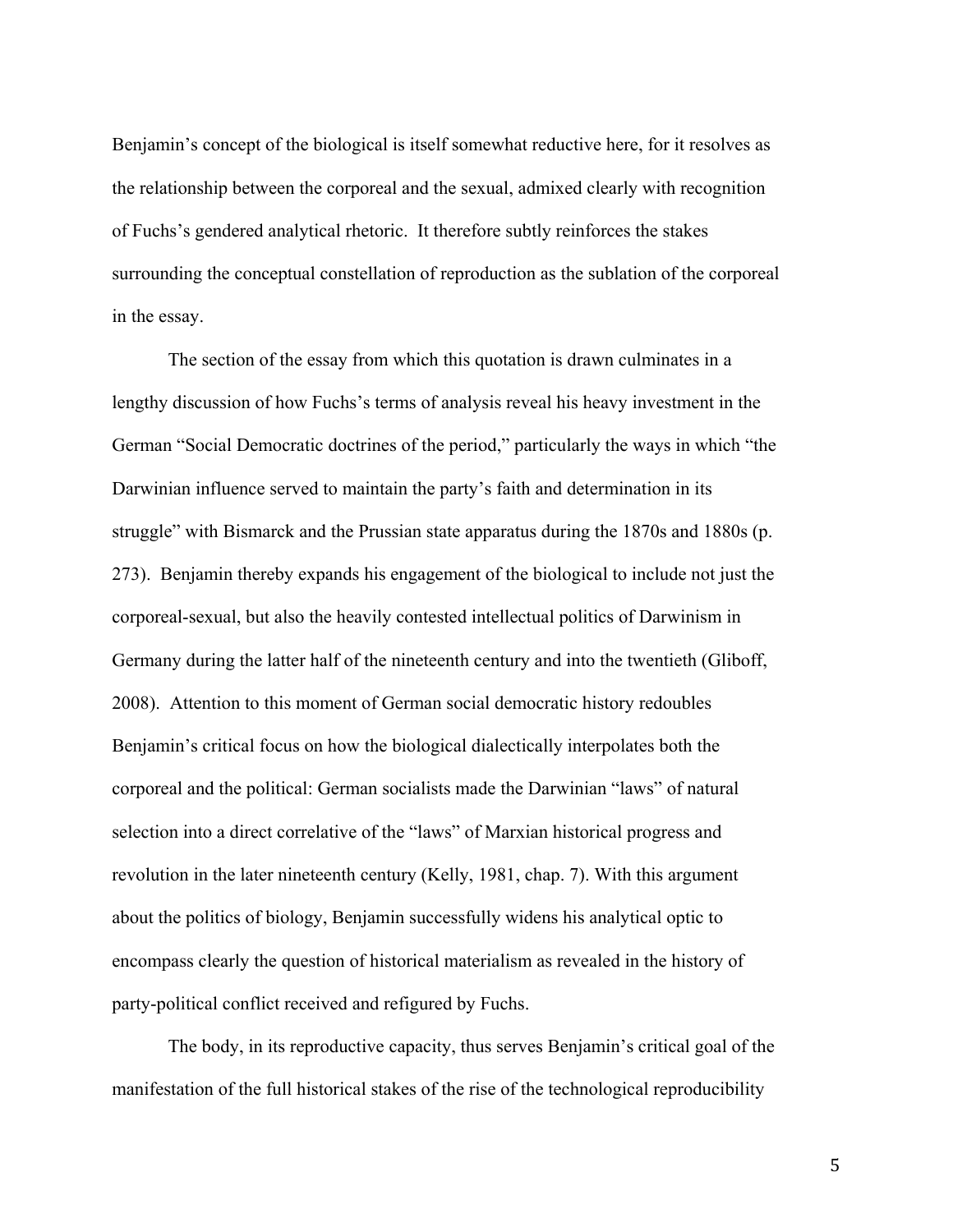of the work of art. As Benjamin achieved stages of completion in the Fuchs and Artwork essays, both of which were written in the midst of his necessarily fragmented and methodologically fracturing Arcades Project, the issue of sexuality became submerged somewhat back into the vast and diverse body of material out of which Benjamin sought to constellate his materialist history. His deletion of the sentence about the destructive power of sexuality in the published version of the Fuchs essay forms the most visible evidence of this process. Benjamin struggled for some three years with the composition of the essay, and the trajectory of the emergence and submersion of the material manifestation of the body's reproductive processes thus forms a conceptual-critical correlative of the flow Benjamin's own intellectual development. The critical exploration of the potential for destruction inherent in reproduction, both that of the artwork and that of the material body, becomes his manifest interest. This central theme in Benjamin's work took its final fragmentary form during his fatal 1940 flight from the Nazi occupation of France in his "On the Concept of History," which derived much from the Fuchs essay. Through Benjamin's method, bodies and artworks are rendered recursively fragmentary through the destructive power of reproduction, particularly where that reproduction is excessive. They thereby become, however, in dialectical constellation with one another, the incipient material of historical representation itself. In Benjamin's optics, the traces of the body devolve through representation into works like the caricatures that Eduard Fuchs so vigorously reproduced and ramified within the vast textual structures of his books. The materiality of the body, and along with it the sphere of sexuality, can therefore appear to vanish within the Fuchs essay, the history of its composition, and its accompanying work. This vanishing is, however, itself an artifact of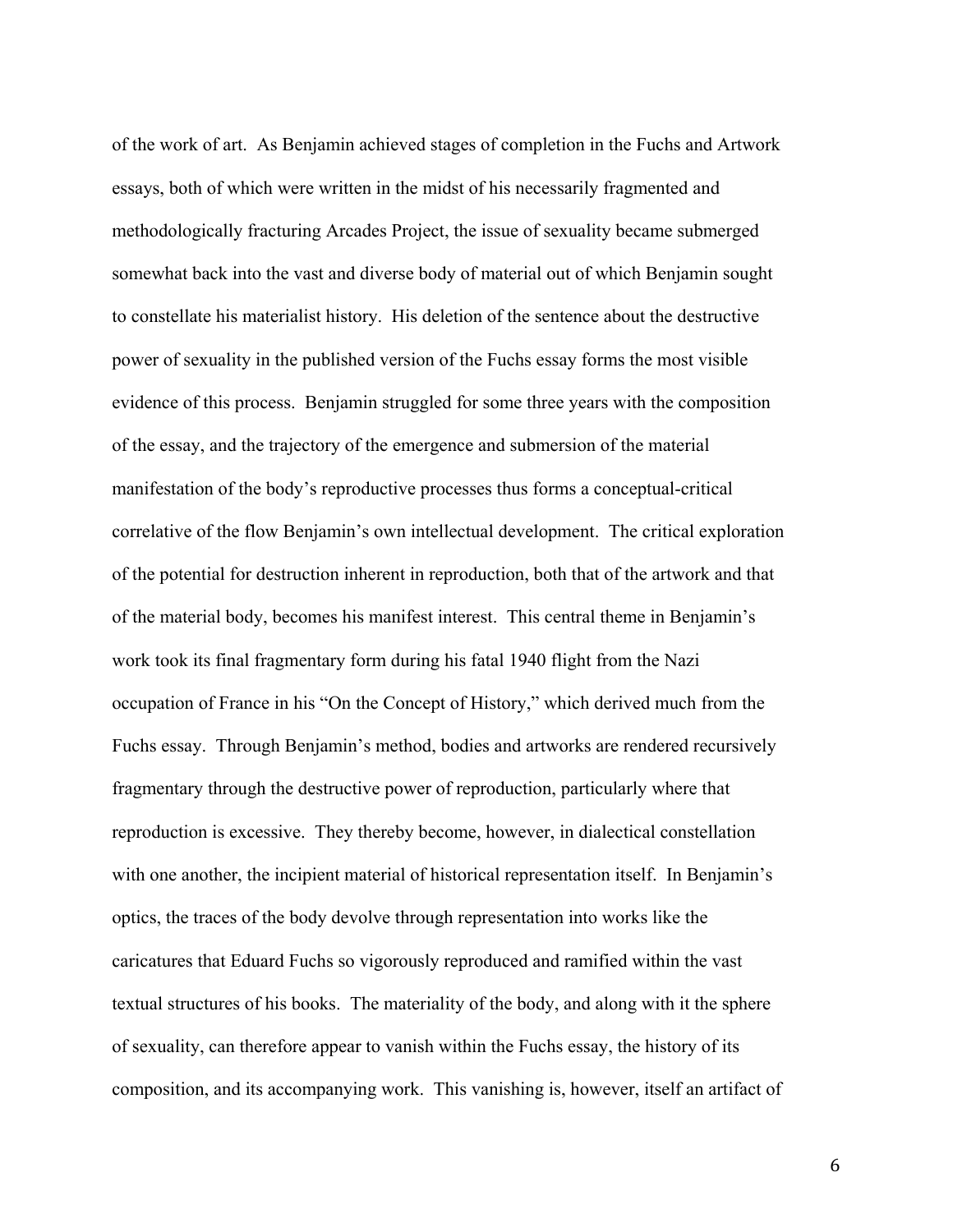Benjamin's critical-historical method. His dialectical images remain everywhere saturated with sublated renderings of the body.

## **Eduard Fuchs: The Vanishing Mediator of Classical Critical Theory**

Fuchs (1870-1940) led a colorful if often, in the words of his two-time scholarly biographer Ulrich Weitz, "shadowy" life as printer, publisher, social democratic (and sometime communist) advocate and agitator, administrator, author, and collector. His books and his marriage made him rich. The two of Fuchs's several profusely illustrated and extensively annotated sets of multi-volume publications that Benjamin analyzed most extensively logically contain the most material related to the body and sexuality, and their pictorial representation: *Illustrierte Sittengeschichte vom Mittelalter bis zur Gegenwart* [Illustrated History of Manners from the Middle Ages to the Present; 6 vols. Originally published 1909-12] and *Geschichte der erotischen Kunst* [History of Erotic Art; 3 vols. Originally published 1908; 1922-23] (Benjamin, 2002, pp. 272, 280, 289). These collections, brought together out of Fuchs's own vast personal collection of caricatures, accrete massive amounts of text to the high quality, lithographically reproduced images visible on nearly every page (Bach, 2010).

Fuchs lived in the late 1920s and early 1930s in a Berlin villa designed for a previous owner by the young Mies van der Rohe that he filled with his massive collections (Gorsen, 2006, p. 221). Nonetheless his socialist politics, along with the recurring perception among prosecutors that his books were criminally obscene, brought him a lifelong series of criminal and civil charges, trials, imprisonments, controversies, and clashes with various authorities. Fuchs had been among the prominent Social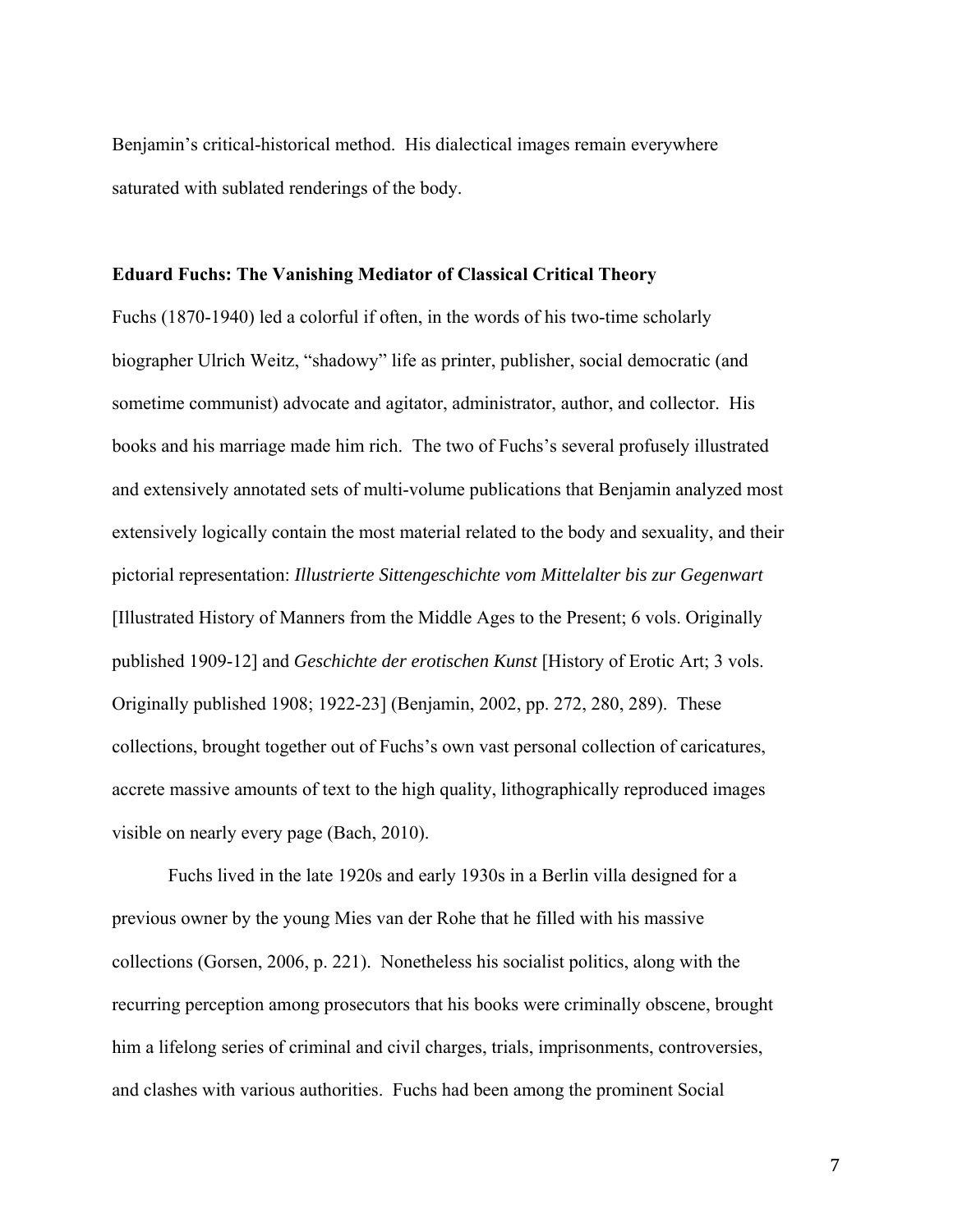Democrats who split with the party over its support for the First World War to found the Spartacist League/Independent Social Democratic Party. That party went on to fracture further into the Communist Party of Germany (KPD). Fuchs participated in both of these party-political innovations, though he subsequently broke with the KPD in 1928 (Weitz, 2014). While Benjamin never implies that Fuchs came to take a certain personal pleasure in his adversarial position to the German state, Peter Gorsen calls the lengthy set of conflicts over obscenity in which Fuchs and his publisher, Albert Langen, battled the imperial authorities before the First World War "crafty [*listig*]" (Gorsen, 2006, p. 219). In 1933 Fuchs fled the Nazis for exile in Paris, where he and Benjamin became personally acquainted. Despite much effort his collections were never restituted to him, and were largely auctioned off by the Nazis.

Generally unremarked in the English-language literature is that Fuchs did not happen by chance upon his contacts to the figures of the Frankfurt School, especially Horkheimer. From the initiation of the underlying institutional developments in the early 1920s that led to the Institute's foundation until Fuchs's death in 1940, he was in regular contact with Horkheimer. Likely from its inception, Fuchs belonged to the trustees of the Society for Social Research [*Gesellschaft für Sozialforschung*], the private foundation established in 1922 by Felix Weil with a substantial endowment from his wealthy father to support the Institute that came to share its name (Gorsen, 2006, p. 220; Weitz, 1991, pp. 413-416). The early group of trustees also included additional Weil family members, Friedrich Pollock, Max Horkheimer, Kurt Albert Gerlach, and Richard Sorge (Jay, 1996,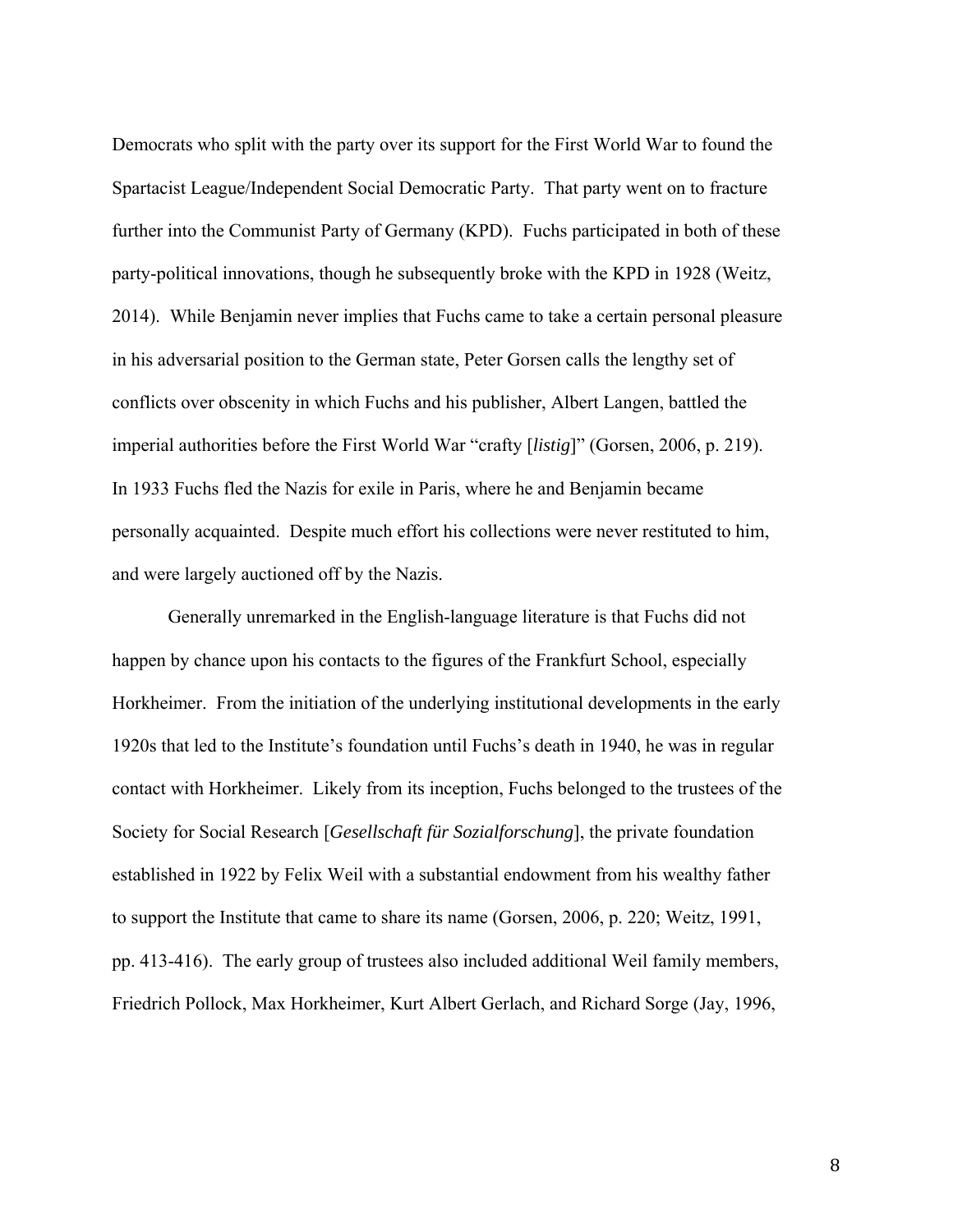pp. 8-9; Wiggershaus, 1995, pp. 20-21).<sup>1</sup> It appears that Fuchs and Weil had originally met in Tübingen when they overlapped for a short time as students there, and discovered their shared interests in revolutionary politics. Weil's activities as a student agitator had even led to his legal banishment from Württemberg, and his relationship with Fuchs remained close enough that he apparently even arranged for Fuchs to serve as trustee of some portion of his personal fortune (Weitz, 2014, p. 272). Fuchs's association with the Institute took the form of his establishment in 1924, again with Weil's financial assistance and after discussions with Horkheimer, of a Berlin-based

*Sozialwissenschaftliches Archiv* (Archive for Social Research). The primary goal of the Archive was to collect material about the German working class and the political parties affiliated with it (Weitz, 2014, p. 273). For this archive, Fuchs purchased a large amount of material from the newly-formed KPD, which at the time was constantly in the sights of the German authorities for its advocacy of revolutionary overthrow of the republic. The Archive attracted notice from significant figures in international communism, and brought Fuchs into contact with David Riazanov, the director of the Marx-Engels Institute in Moscow. In October 1925, however, barely a year after the Archive had begun operations, the Prussian police raided it on the suspicion that it formed an illegal archive related to the KPD's treasonous activities. Fuchs was soon being personally

<sup>1</sup> Neither Jay nor Wiggershaus note that Fuchs was among the original trustees, and this is surely a significant source of the lack of awareness about his participation among English-speaking scholars. It is possible that Fuchs joined at a somewhat later date, and therefore would not have been listed among the founding trustees. It is nonetheless clear that his involvement was significant. Fuchs's somewhat shadowy involvement could plausibly have been the source of rumors noted by Jay: "To my knowledge however, there is no evidence to indicate any political contributors, although allegations to this effect were made by the Institute's detractors in later years" (Jay, 1996, p. 8).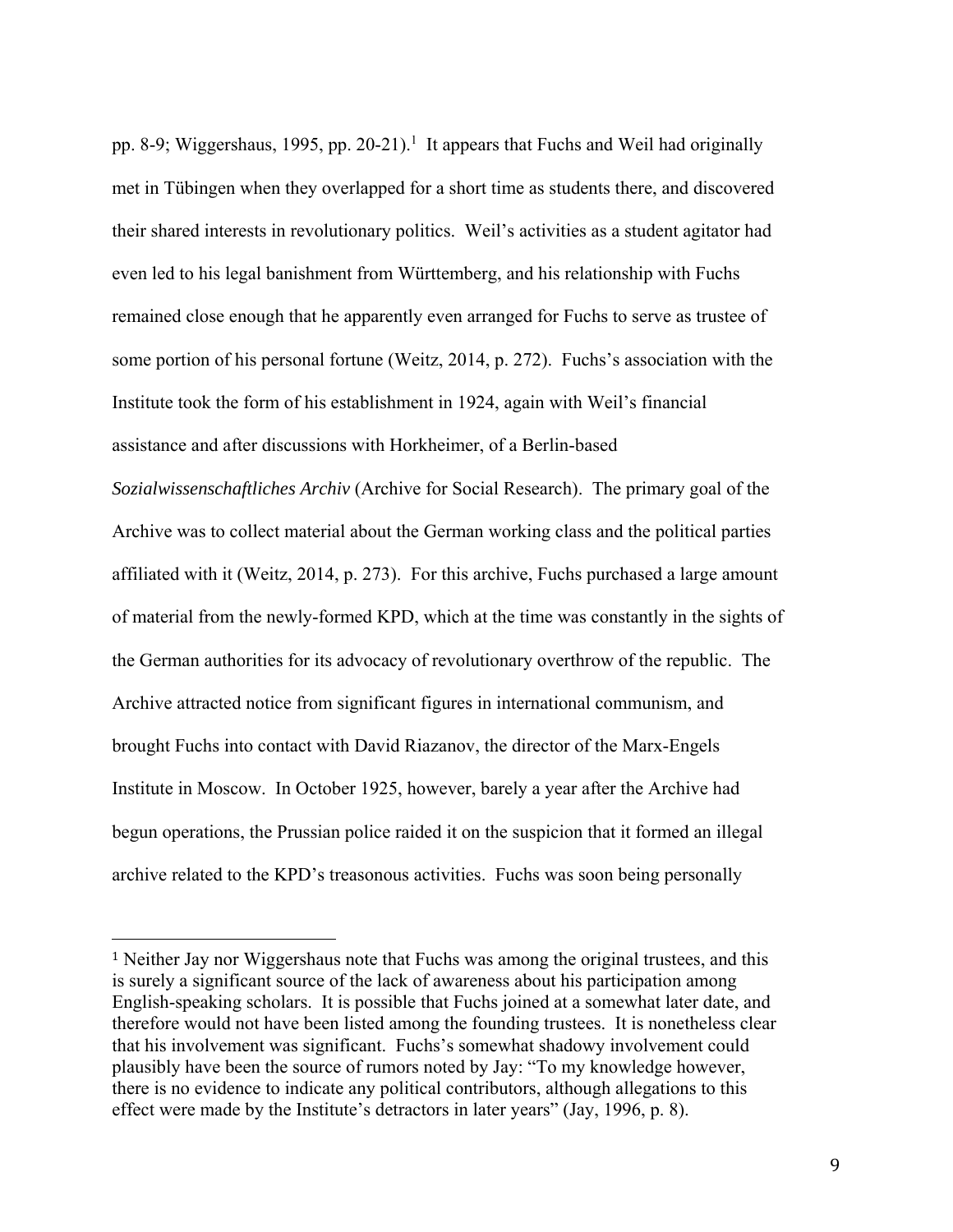investigated for treason by the state prosecutors, though they concluded in March 1926 that evidence was insufficient to charge him (Weitz, 2014, pp. 276-284).

Through his work with the Archive and its materials both before and after its official dissolution, Fuchs was regularly in correspondence with the Institute, especially with Friedrich Pollock, who held a range of responsibility for the Institute's administrative operations (Wiggershaus, 1995). He apparently even regularly visited the Institute's photographic laboratory in Frankfurt in order to assist in the making of photographic reproductions of significant documents and images of the history of Marxism, all the while in regular correspondence with Riazanov (Weitz, 2014, p. 286). Nonetheless the relationship with the Institute had moments of significant friction. In the aftermath of the police raid on the Archive, it came to light that, apparently without Fuchs's knowledge, some of the Archive's employees had been hired at the behest of the KPD. Pollock and the Institute, always concerned that they not become associated with potentially illegal political activities, chose to close the archive and end the employment of the staff effective 31 December 1925. As Pollock wrote to Fuchs, the Institute "has been drawn, due to the lack of conscience on the part of certain employees, into a political affair." Because the Institute "wanted to avoid, under all circumstances, being drawn into the political struggle," it had no choice but to dissolve the Archive (Weitz, 2014, p. 282).

Pollock's language here prefigures conflicts that the leaders of the Institute, especially Horkheimer, would have with other members during the Institute's period of exile in the United States due to concerns that the Institute not cultivate a political reputation too close to Marxism or communism (Amidon & Worrell, 2008; Worrell,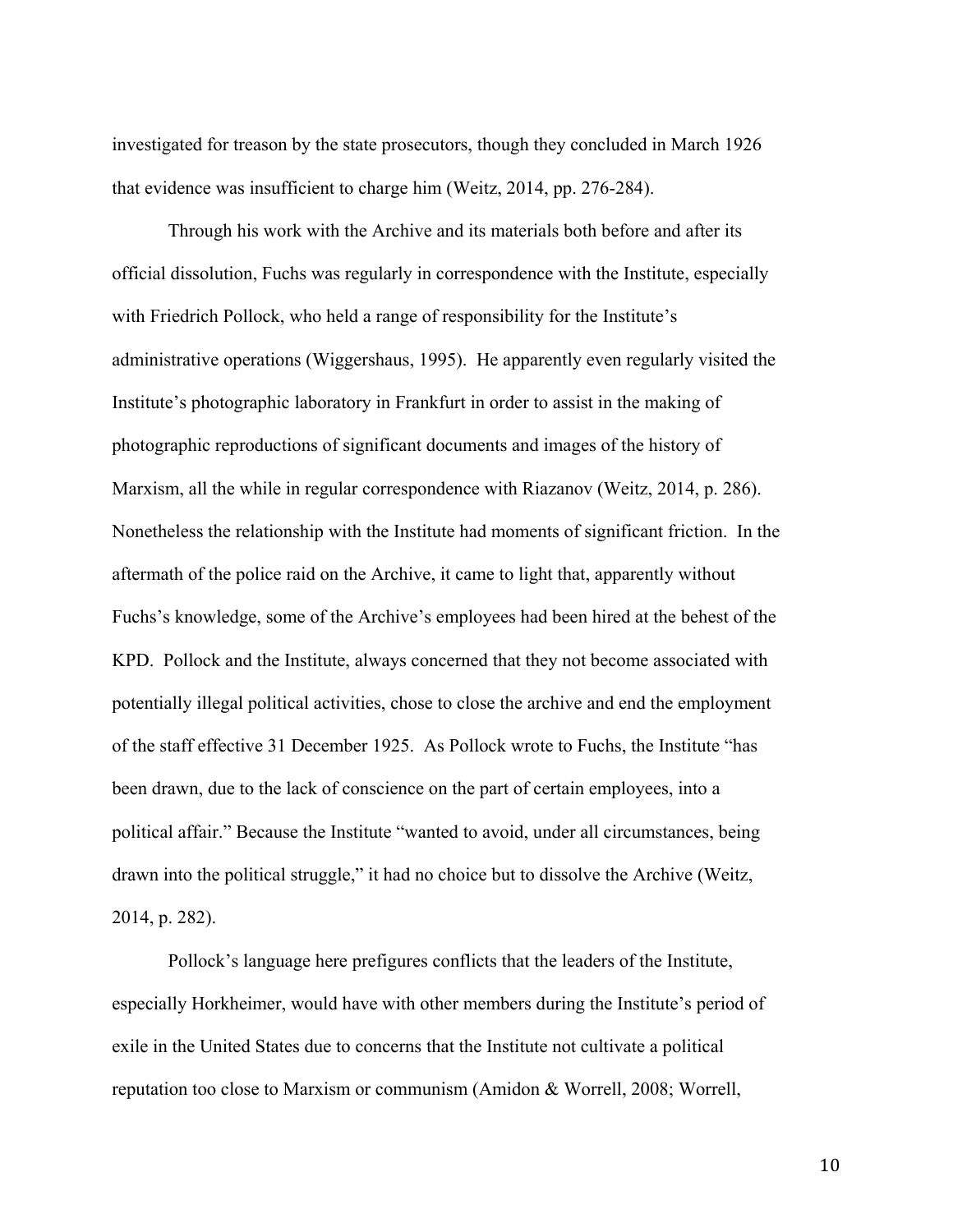2006). It is therefore no exaggeration to describe Fuchs as having held a central position in the establishment and financing of the Frankfurt School. Fuchs even corresponded with Horkheimer in the late 1930s about the possibility of emigrating to the United States (Weitz, 2014, p. 357). Horkheimer remained circumspect in his extant correspondence and papers about why he wished to have an article about Fuchs written for the *ZfS*, and why he chose Benjamin to write it. There is also no evidence in the correspondence between Benjamin, Horkheimer, Adorno, and Pollock that Fuchs himself felt it necessary to reveal to or discuss with Benjamin his longstanding connections with Horkheimer and the Institute. Fuchs, indeed, always remained the vanishing mediator, the "man in the shadows." Scholarship has revealed, however, that his activities were so closely bound up with the Institute that while he cannot count as one if its inner circle, he must be recognized as standing among its most closely affiliated figures.

# **Sexuality, Pornography, and the Realization of the Fuchs Essay**

When Benjamin's complete draft of the Fuchs essay reached New York, Horkheimer proved to be very pleased with it despite its arduous process of composition and much concern about the result. He wrote an extensive letter to Benjamin on 16 March 1937 with his thoughts and comments about the essay, and introduced it with a statement of strong praise: "I congratulate you on it. I read it with the greatest pleasure. You have solved this task, which for many reasons did not come easily to you, at last in a way that the true theoretical intentions of the *Zeitschrift* are advanced by it" (Benjamin, 1977, p. 1331; trans. Amidon). In introducing his suggestions for (mostly minor) revisions, Horkheimer went on to emphasize the collaborative nature of the work represented in the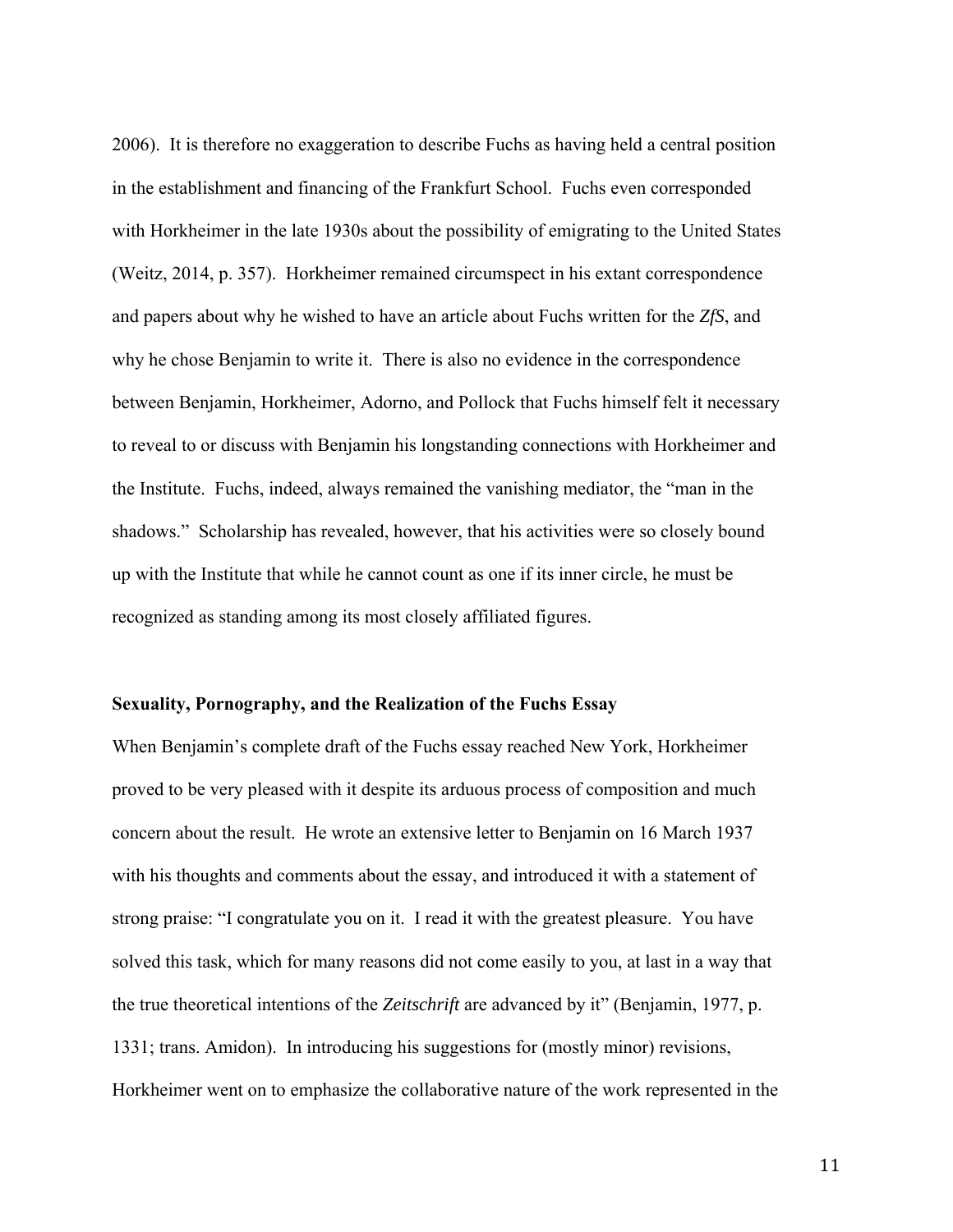*ZfS*, stating that the authors of all of the major essays in the volume shared ideas with one another on their pieces, usually in person. The institute's project thus represented a multi-layered form of collaboration. The 1937 issue of the *ZfS* also represented the moment at which Horkheimer's vision for Critical Theory achieved its methodological breakthrough. It contained, along with the Fuchs essay, Horkheimer's essay "Traditional and Critical Theory," which brought together in a fully-fledged programmatic statement Horkheimer's long-developing ideas for the Frankfurt School's method of critical interdisciplinary scholarship (Amidon, 2008). While the *ZfS* had published Benjamin's work previously, particularly a French translation of a shorter version of "The Work of Art in the Age of its Technological Reproducibility" in the 1936 volume, the simultaneous publication of the Fuchs essay and Horkheimer's methodological manifesto demonstrates the centrality of Benjamin's intellectual work to the project of Critical Theory at the moment of its crystallization. While Benjamin would occasionally express to others a desire to maintain some distance between his own work and the Institute's greater project, in the later 1930s his essays became major pillars of the Frankfurt School's emergent scholarly and critical identity (Eiland & Jennings, 2014, p. 388).

In Horkheimer's conclusion to his letter of 16 March 1937, however, he takes up, after six pages of detailed comments on the content of the essay, a theme that foregrounds the core thematic constellation of the essay discussed above: pornography. Pornography brings together in a complex and value-laden genre the constitutive themes of the essay: corporeality, sexuality and the reproduction of images. Horkheimer's comments contrast strongly with Benjamin's choice (likely made later, and without evidence that Horkheimer, Adorno, or others suggested it), to tone down in his critique of Fuchs's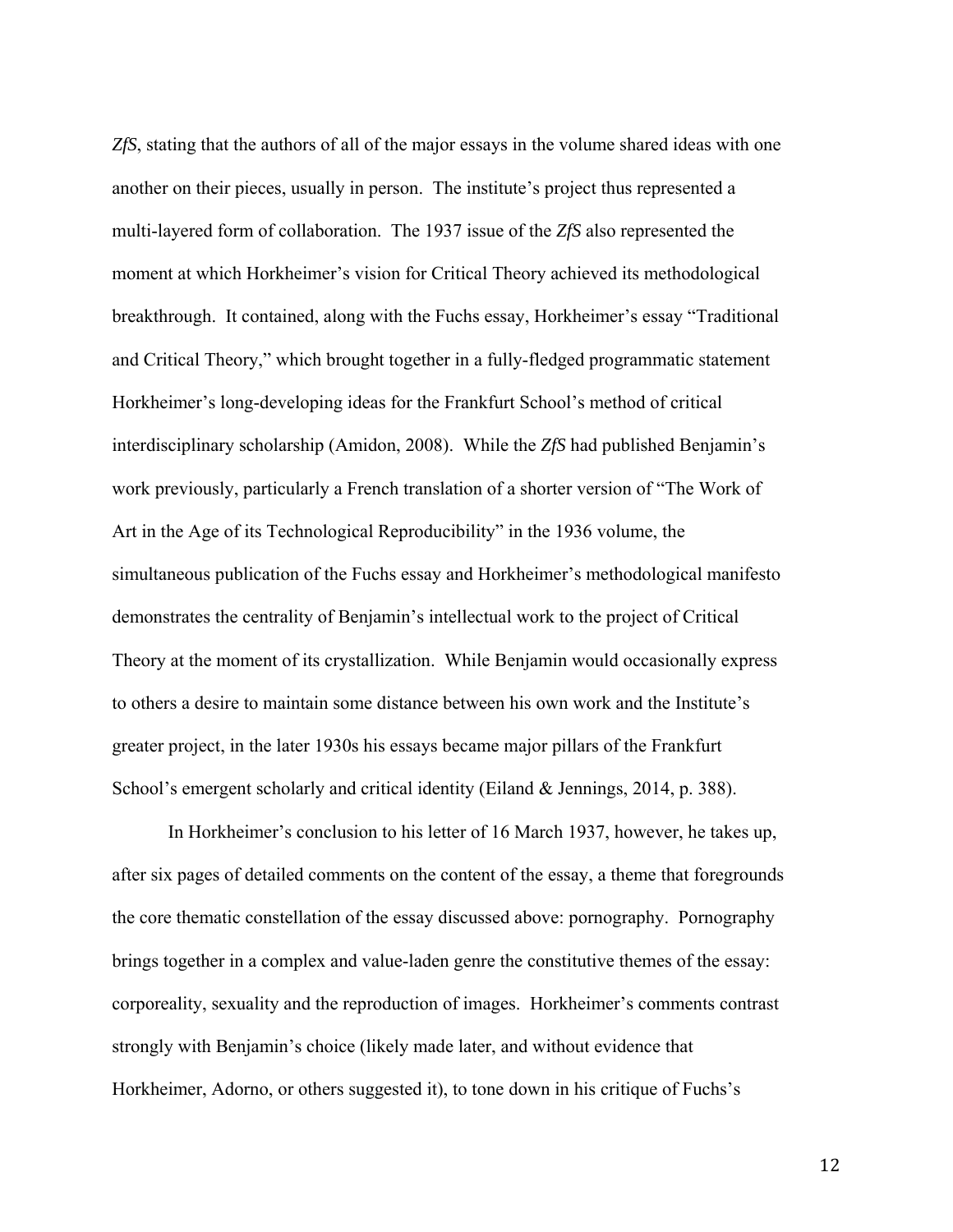understanding of the destructive power of sexuality and the orgasm. Horkheimer suggests to Benjamin that he address the concern, clearly broached in Fuchs's trials on charges of obscenity, that his volumes were received in the market as pornography:

I found one small thought lacking, which while less than flattering with respect to Fuchs, could be revealing to the matter. Nowhere, namely, is it indicated, that even despite all the Puritanism, the success of Fuchs's publications in the market can be derived not least the fact that they were sought out as pornography. That he himself never reckoned with this, and in fact was not even capable of reckoning with this, doesn't necessarily do him honor, but belongs nonetheless to the understanding of his livelihood as a writer. I leave it to you whether you want to add a little sentence or a paragraph in which this subject matter is thought about (Benjamin, 1977, p. 1337; trans. Amidon).

Horkheimer then concluded his letter by explaining that Friedrich Pollock, who functioned as the chief administrator of the Institute, would be arriving in Paris on the same ship as the letter, and that he would trust Benjamin and Pollock to decide how to approach Fuchs with the manuscript of the essay. Horkheimer was not optimistic, expecting that Fuchs would "curse."

 Benjamin responded to Horkheimer's comments extensively in a letter of 28 March 1937. Nowhere in this letter, however, did he address Horkheimer's remarks about the perception of Fuchs's publications as pornography. As published, the essay does contain one mention of pornography. Nonetheless, there appears to be no other mention of Horkheimer's suggestion anywhere in Benjamin's later published correspondence. Benjamin thus becomes, in a curious way, doubly silent about sexuality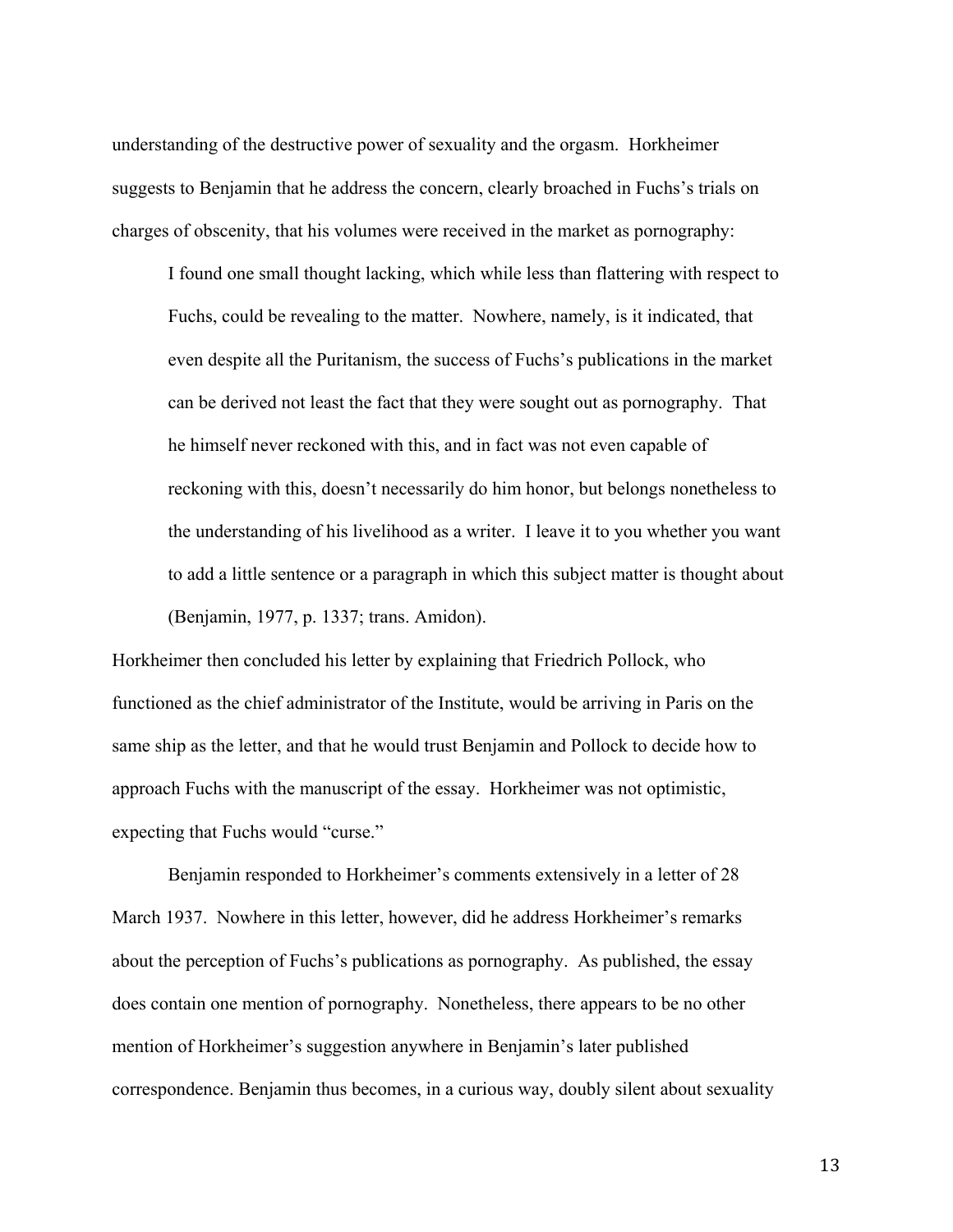and its visual representation as pornography: not just did he eliminate his critical comment about Fuchs's lack of understanding of it, but he appears to have chosen not take up Horkheimer's suggestion that he elaborate on pornography in the essay itself.

 Benjamin's silence here is curious not because it evinces a reticence to discuss or analyze the relationship between pornography and other forms of text and image. Rather, it is curious precisely because Benjamin clearly did consider pornography to belong to the spheres of representation and reproduction that drew his interest in the Fuchs essay. In 1927 he wrote and published in the respected journal *Die literarische Welt* a short essay with the title "A State Monopoly on Pornography." This essay is a reflection upon the banning by the Spanish authorities of a certain class of publications widely available in newsstands. These often included texts by respected authors writing pornographic literature, often under their own names. In it he argues – in a manner striking for its combination of seriousness and irony – that language, by its very nature, contains elements that tend toward the pornographic. Benjamin does not consider here directly the relationships between language, text, and image that became central to the Fuchs essay, but the stakes are similar. He argues that all language is representational, and holds within itself a certain pornographic potential: "In one respect, pornographic books are like other books: they are all based on language and writing. If language did not contain elements in its vocabulary that are obscene in themselves, pornography would be robbed of its best instruments" (Benjamin, 2000, p. 72). This claim develops into an early form of Benjamin's argument for a critical-historical method that pays closest attention not to the beautiful or privileged, but to fragments, detritus, remainders: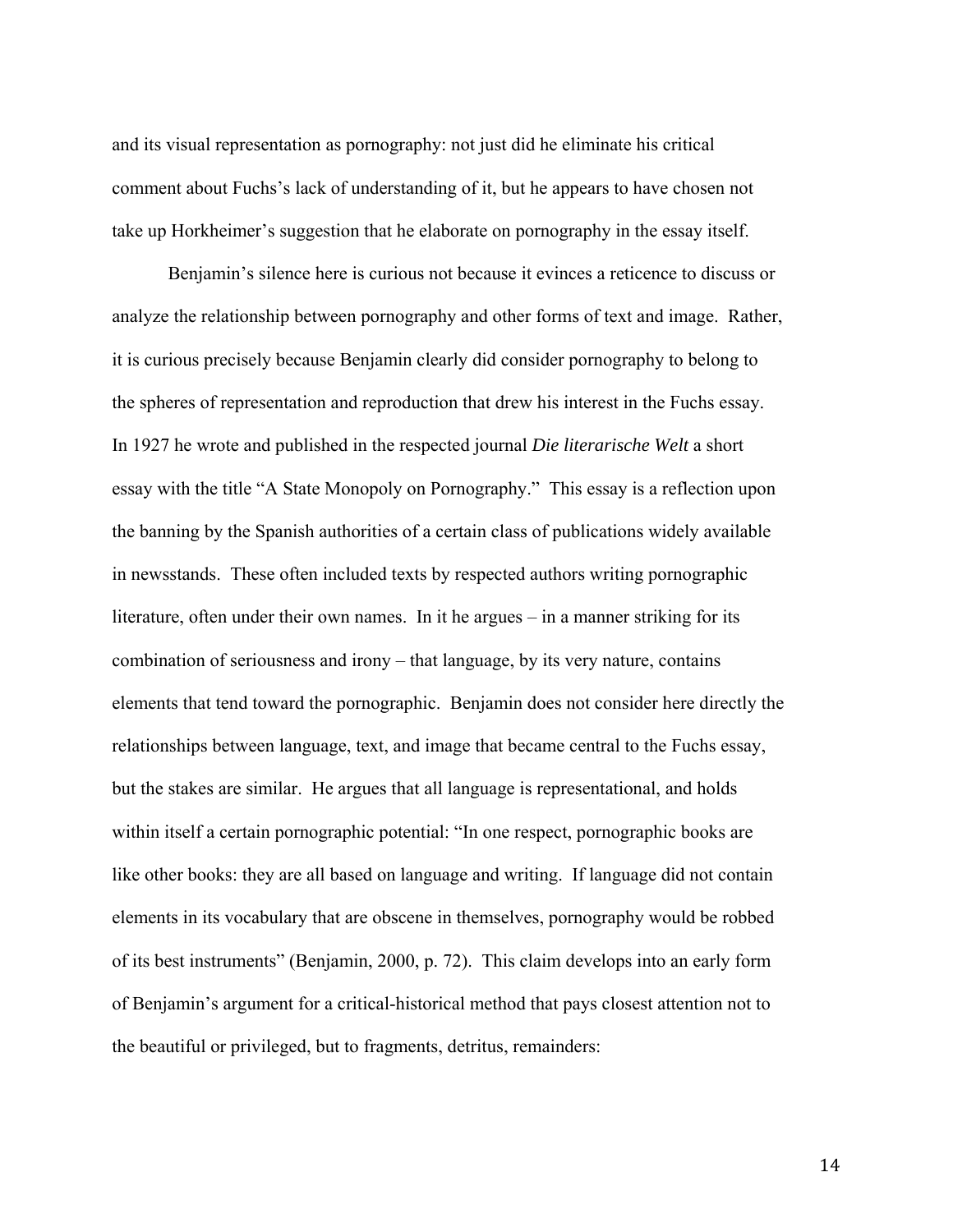Language in the various phases of its historical development is a single great experiment that is conducted in as many laboratories as there are people…. Byproducts of every kind are inevitable. They include all the idioms and fixed expressions, whether written or spoken, that stand outside normal usage: nicknames, company names, swear words, oaths, devotional expressions, and obscenities. These may be excessive, lacking in expression, sacred, a fermentation of cultic language, or else overexplicit, shameless, and depraved. The waste products of daily usage, these same elements acquire a crucial value in other contexts – in scientific contexts, above all – since there these astonishing linguistic splinters can be understood as fragments from the primeval granite of the linguistic massif (Benjamin, 2000, pp. 72-73).

Knowledge, for Benjamin, emerges most significantly from objects that, because they are perceived only as waste, are commonly overlooked by disciplinary inquiry. They resist easy subsumption into received forms or categories.

 Benjamin draws two conclusions from this set of observations about the inherently pornographic qualities of linguistic representation. The first is that rather than try to banish the obscene from social discourse, society ought to make use of the forces out of which it emerges. Here he prefigures arguments from the Fuchs essay. Rather than suppressing the obscene, he argues that it represents powerful forces that must be harnessed. He deploys a powerful technological metaphor here: "Just as Niagara Falls feeds power stations, in the same way the downward torrent of language into smut and vulgarity should be used as a mighty source of energy to drive the dynamo of the creative act" (Benjamin, 2000, p. 73). The second is a counter-intuitive idea that must at once be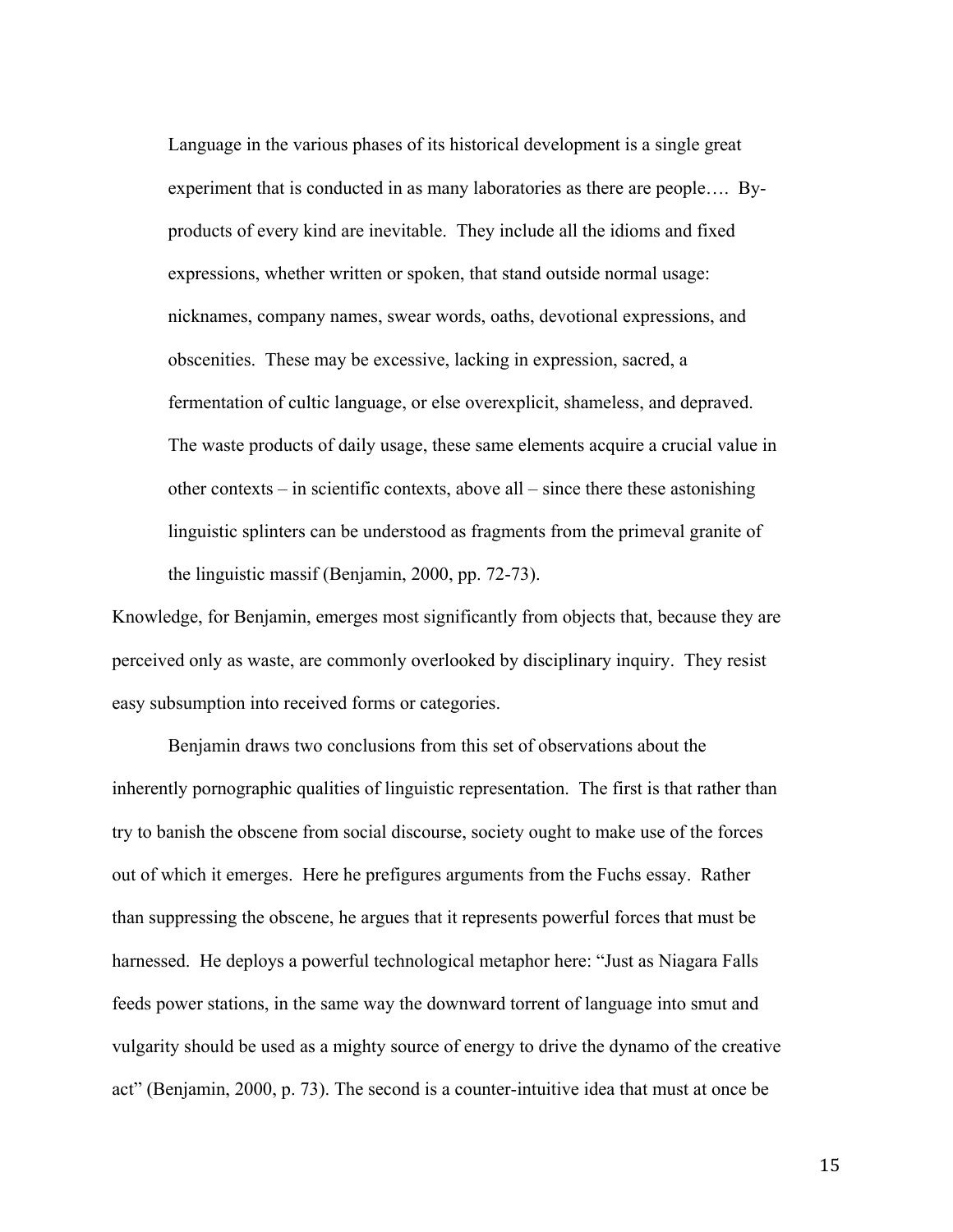provocative and ironic: "For this reason we call for a state monopoly on pornography. We demand the socialization of this not inconsiderable source of power" (Benjamin, 2000, p. 73). His conclusion is that doing so would put economic forces into the service of art, because talented authors could be properly remunerated for their expertise. This fascinating heterodoxy in Benjamin's thought – a quasi-capitalist argument in the service of the goal of the "socialization" of the power of a socially disruptive representational form – looks forward to the fully developed critical-historical methods advocated in the Fuchs essay.

#### **Historical Materialism, Knowledge, and the Remnants of the Corporeal**

The Fuchs essay takes the stakes of the argument found in "A State Monopoly on Pornography" and develops them both in breadth, incorporating the representation and reproduction of images as well as texts, and in depth, exploring a controversial but shadowy figure who worked across political, cultural, and intellectual boundaries. The result is a complex and variegated discussion of the political economy of art, out of which Benjamin develops a sophisticated argument about the critical methods of historical materialist scholarship. His argument brings together the material of history, the relationship between text and image, moral psychology, the biological, and the corporeal.

 Before the Fuchs essay saw print in the 1937 *ZfS*, however, Benjamin had to contend with a concern on the part of the editorial board, likely led by Pollock, that the essay was too overtly Marxist, and could therefore endanger the Institute's scholarly status – much in the same way that Pollock had scolded Fuchs a decade before for having allowed, even unintentionally, the Institute to be pulled into political controversy through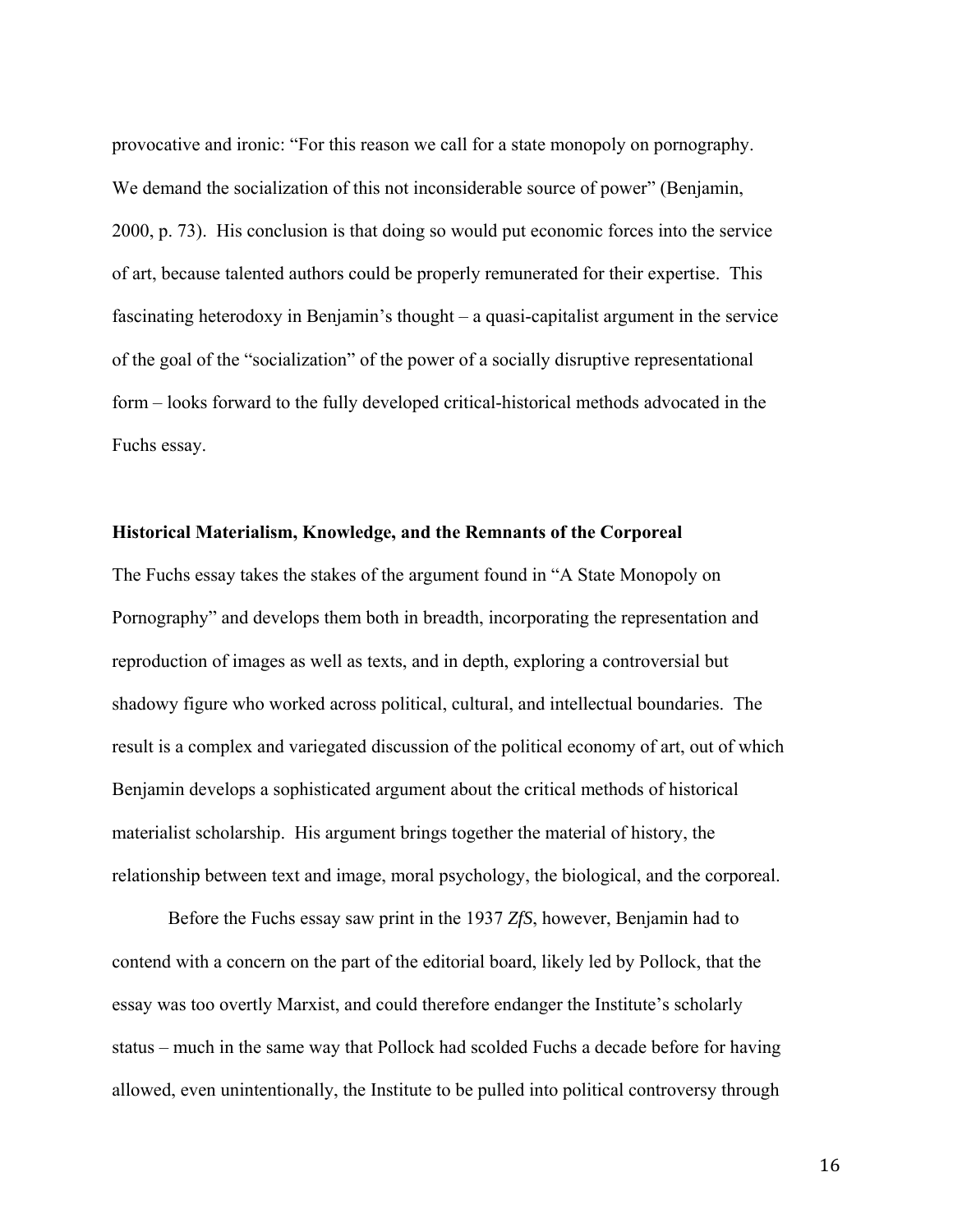the Archive's links to the KPD. This resulted in a third elision in the process of the essay's realization, alongside Benjamin's removal of his strongest critical statement about Fuchs's deficits and his lack of response to Horkheimer's advice that he address the question of the pornographic marketability of Fuchs's works. In the original published version of the essay, the editors deleted the entire first paragraph, which included the claim that "it is the recent past of the Marxist theory of art which is at issue here…. For unlike Marxist economics, this theory still has no history" (260). Benjamin had little choice but to go along with this decision. The apparent motivation on the part of the editors was that Fuchs's collections, still stuck in Nazi Germany, remained in (ultimately unsuccessful) litigation about their release and potential export, and that reminders of Fuchs's Marxist associations could possibly endanger this process further (Benjamin, 1977).

Benjamin's argument in the first section of the Fuchs essay rapidly develops into a powerful statement of the critical-historical method that not only observes and analyzes the material detritus of modern life, but takes on the hypostasized edifices of disciplinary orthodoxy about historical facts and breaks them up. Just as language tends toward the pornographic, materialist historical cognition tends toward the destructive, even violent:

The historical materialist blasts the epoch out of its reified "historical continuity," and thereby the life out of the epoch, and the work out of the lifework. Yet this construct results in the simultaneous preservation and sublation [*Aufhebung*] of the lifework *in* the work, of the epoch *in* the lifework, and of the course of history *in* the epoch (262; emphasis original).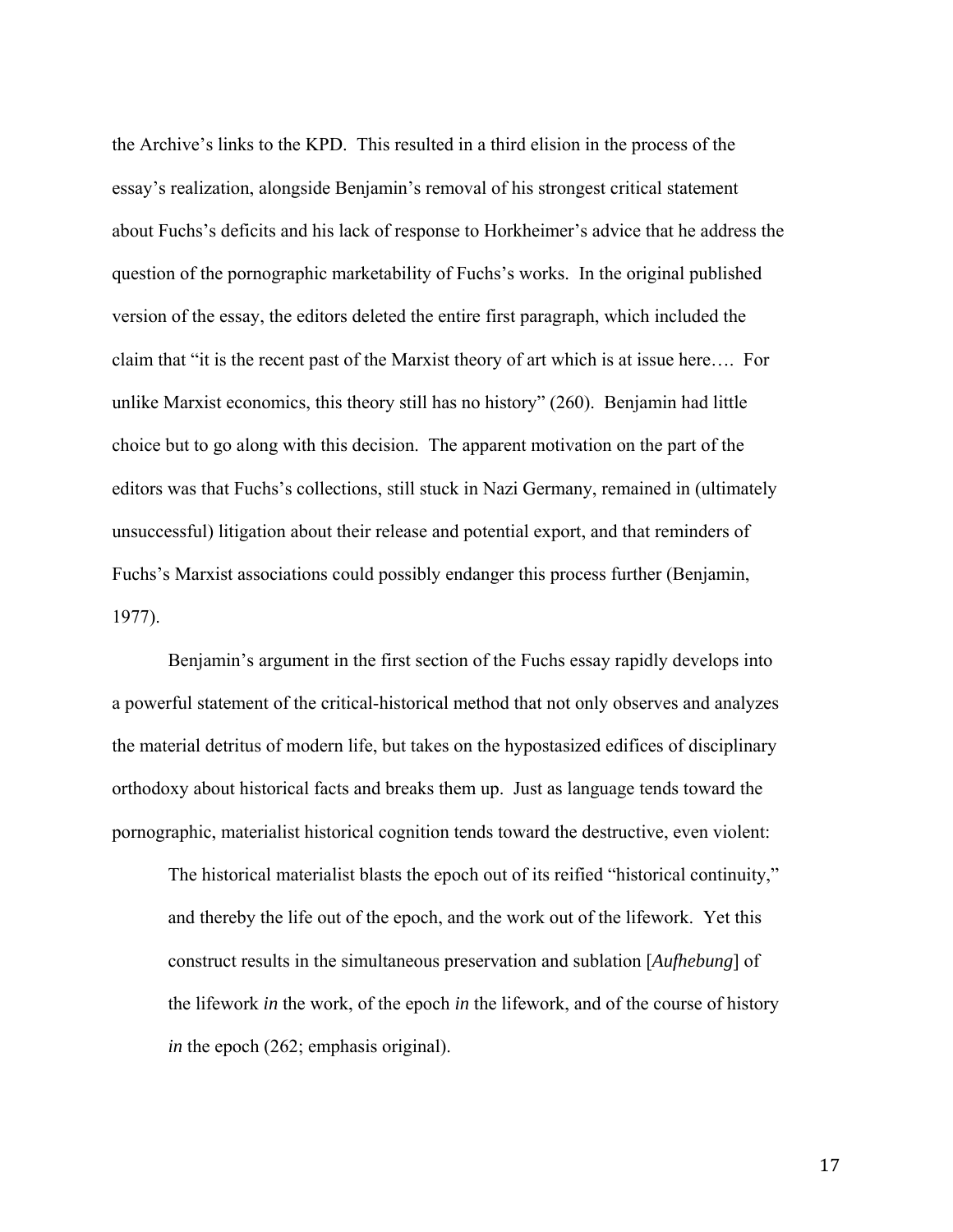For Benjamin here, "life" carries three valences of meaning, and a fourth that remains a dialectically charged implication. It means, firstly, the life of an individual as biographical history; secondly, the metaphorical sense of the epoch itself being alive, rather than dead; and thirdly, the conceptual sense of life as the object of biological inquiry. The fourth valence is the implied one: if "life" in all these senses forms a locus of historical materialist inquiry, then the question of the embodied qualities of that life is dialectically implicit. In all three of these valences of meaning, the corporeality of the living being is sublated. The body's absence from these arguments recursively generates the possibility of its presence.

 The remarkable conclusion here is that a successfully critical historical materialism renders historical facts not as an eternal, "epic" image of the past, but as a means of linking past, present, and future. Thus, Benjamin argues, adding further layers to the concept "life": "Historical materialism conceives historical understanding as an afterlife of that which has been understood and whose pulse can be felt in the present" (262). The past, therefore, has two lives. Benjamin's motto here could very well be "The past is dead. Long live the past." "Afterlife" here stands dialectically stretched between the prepositional sense of 'living past' a given point in time, of surviving and carrying forward, and the nominal sense of a 'living past,' that the past lives on without bound through its remnants and artifacts. This 'living past,' however, is what the historical materialist presents through experience: "Historical materialism presents a given experience with the past – an experience that is unique…. The immense forces bound up in historicism's 'Once upon a time' are liberated in this experience…. [Historical materialism] is directed toward a consciousness of the present which explodes the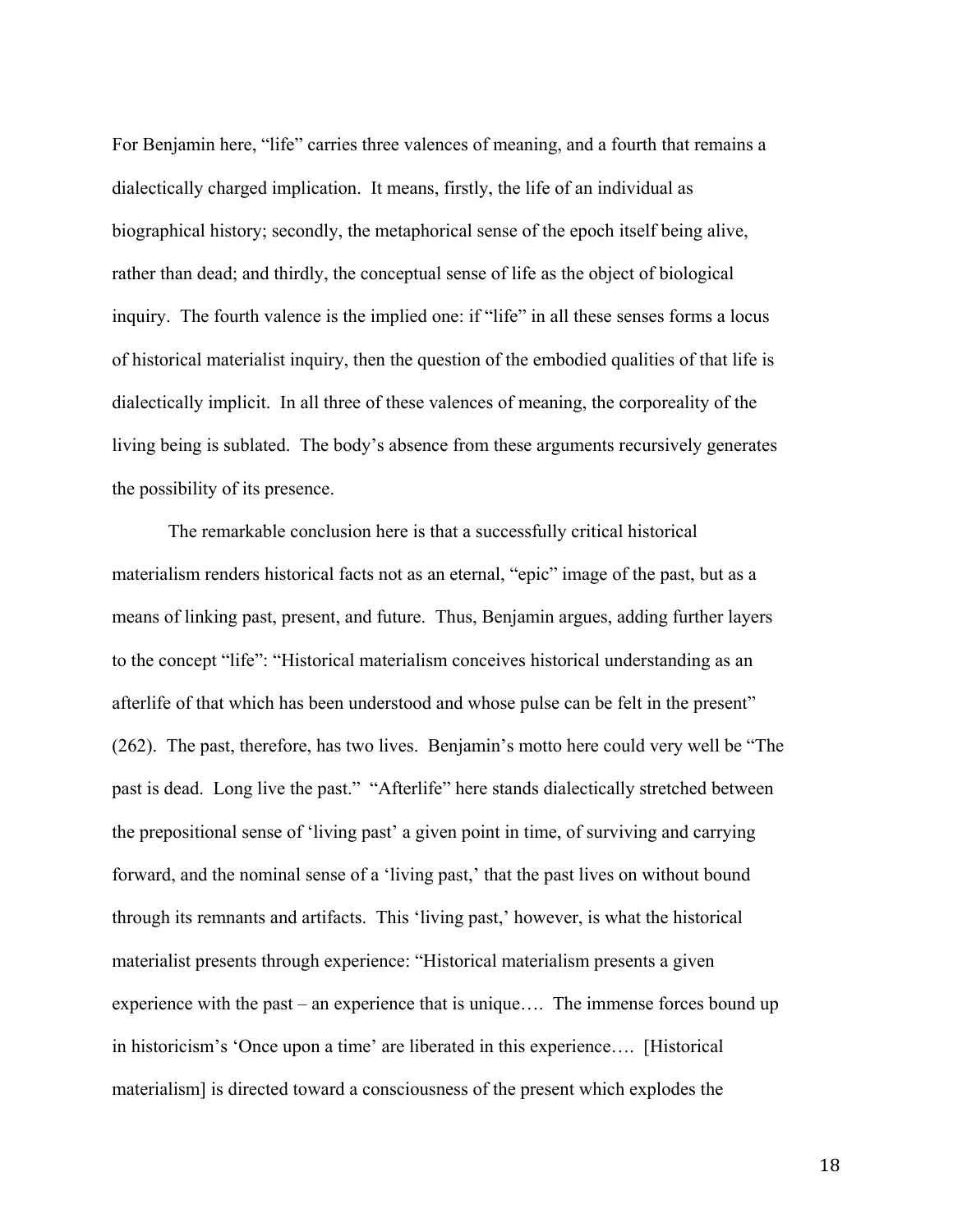continuum of history" (262). The unity implied here between the nominal and prepositional qualities of the living past requires in turn the unity of the subject and object of historical practice. The body becomes social by living past itself, resolving into the possibility of its own cognition beyond itself in the living past. Experience, then, is the body's journey into historical materiality, but this materiality is always dialectically charged with the body's vanishing into historicity.

 Section II of the Fuchs essay focuses on the details of Fuchs's biography. In Section III, Benjamin further develops his critique of what he sees to be the uncritical aspects of cultural history [*Kulturgeschichte*] out of significant thematic elements that he has raised in his treatment Fuchs's "life." Here is found the aphoristic phrase that has emerged from the essay as its most memorable, that "There is no document of culture which is not at the same time a document of barbarism" (267). The context of this statement, however, is crucial to its interpretation. Benjamin embeds it within the elaboration of his thematics of life in multiple ways. First, he links history to life through the concept "lineage," emphasizing the generational flow of the material that becomes history. Here he emphasizes in particular the ways that traditional disciplinarity renders that material static, even dead, and thereby sunders it from historical cognition. This deadening process further leaves this material indistinguishable from property, and thereby from the processes of alienation that underlie capital accumulation

Doesn't the study of individual disciplines (once the semblance of their unity has been removed) inevitably coalesce in the study of cultural history as the inventory which humanity has preserved to the present day? […] Whatever the historical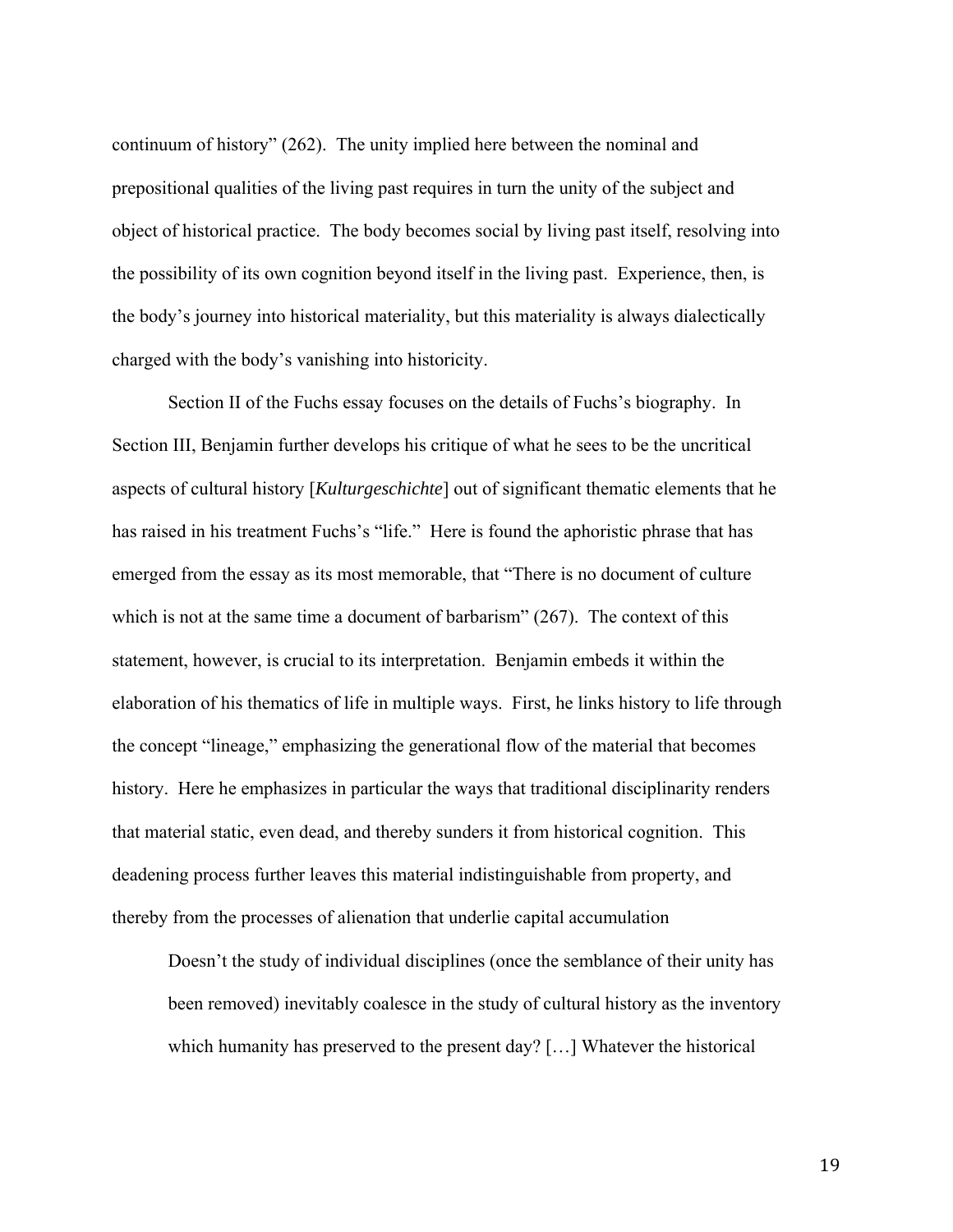materialist surveys in art or science has, without exception, a lineage he cannot observe without horror (267).

Then, after the famous phrase about the mutual implication of culture and barbarism, Benjamin redoubles the focus on property and ownership, drawing in his themes of human reproduction and destruction. He initiates the passage with a rhetorical flourish that shows the stakes, and demonstrates that claims about barbarism are only a subsidiary point. The passage culminates in a statement that makes clear the distinction between the "survival" of the dead artifacts of cultural history and the living past – afterlife – of the objects of dialectical materialist history.

Nevertheless the crucial element does not lie here. If the concept of culture is problematic for historical materialism, it cannot conceive of the disintegration of culture into goods which become objects of possession for mankind…. The concept of culture – as the embodiment of creations considered independent, if not of the production process in which they originate, then of a production process in which they continue to survive – has a fetishistic quality. Culture appears reified (267).

This sense of reification captures the process whereby concepts, ideas, and representations – the intangible material that recursively renders into the texts and images of the objects of culture – become property. It is how these objects are separated from the dialectically charged space of experience out of which they emerge and which further allows their capture as forms of capital. Here lies the core of Benjamin's critique of Fuchs: as a materialist and as a historian, he was unable to see deeply enough into these dynamics. Fuchs's studies and collecting practices made materialist historical analysis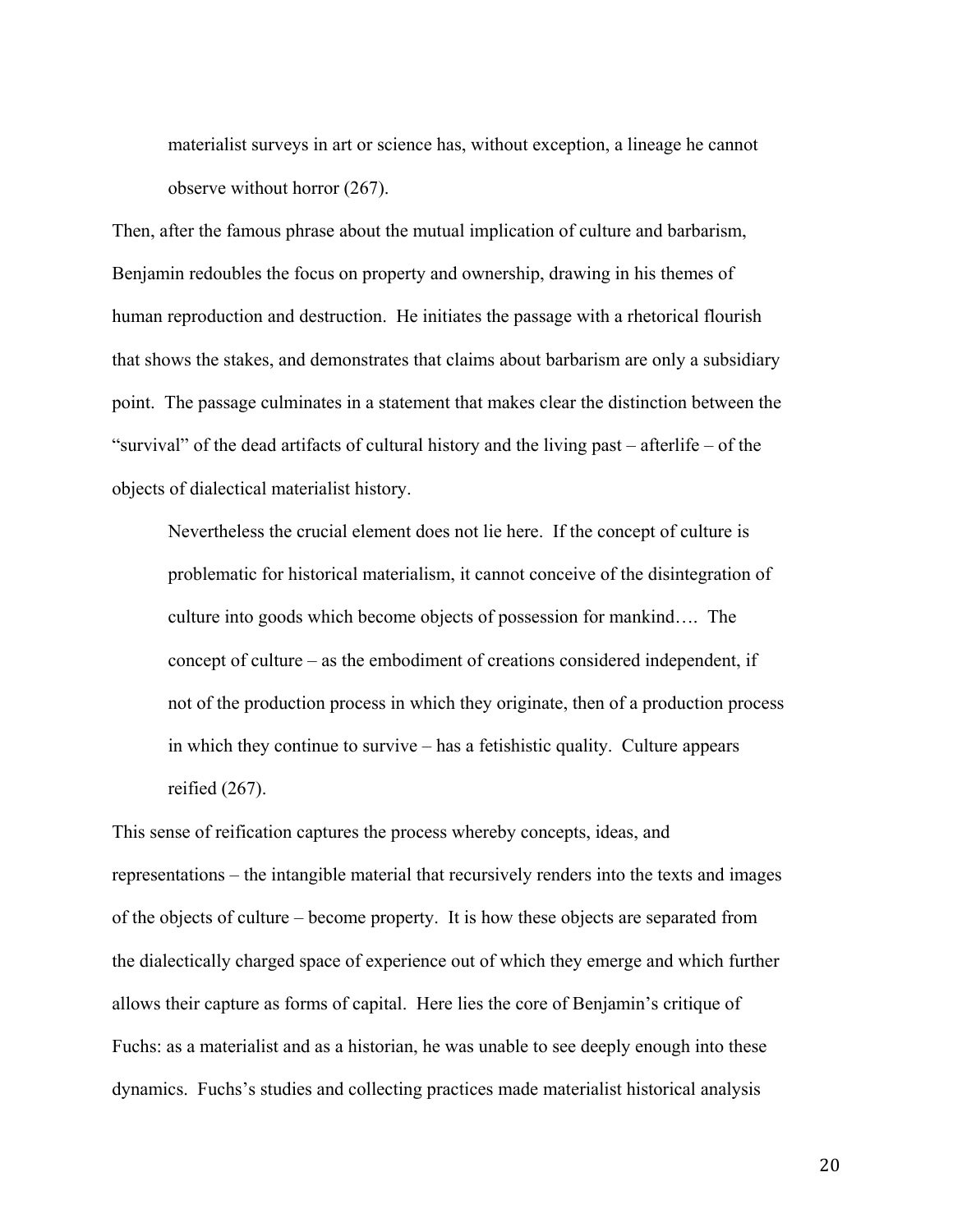possible. Fuchs himself, however, never achieved a fully-fledged form of historical practice adequate to his material.

The passage that leads into this statement by completing Benjamin's discussion of Fuchs's biography in section II brings together all of the essay's thematic constituents: the body, sexuality, production, destruction, excess, experience text, even war. This thematic complex then requires a symbolic figuration adequate to the density of the material packed into the argument. That figure, expanded and refigured into the concept traffic [*Verkehr*] in the passage, is perhaps the nineteenth- and twentieth-century technology that captured the greatest symbolic power, because it became the visible figure of the institutional expansion of capital accumulation through public and private finance: the locomotive. Benjamin quotes here both French and German figures who saw the locomotive as "the saint of the future" and as a kind of refigured "angel…since a locomotive is worth more than the nicest pair of wings" (266). Benjamin was furthermore one of the earliest literary critics to recognize the significance of an author whose work explores in great symbolic and figurative depth the nature of *Verkehr*: Franz Kafka (Anderson, 1992). Further, this passage points subtly to the primary means by which the body is sublated into and through capital: through the alienation of labor. The embodied qualities of industrial labor – everywhere manifest in the physical operation of the shrieking, panting, smoking, roaring steam locomotive with its engineer and fireman visible in the cab and illuminated often by the light of the firebox flames – vanish in the experience of the bourgeoisie. Benjamin's words give this dialectics of corporeality, and its links to historical materialist practice, vivid texture: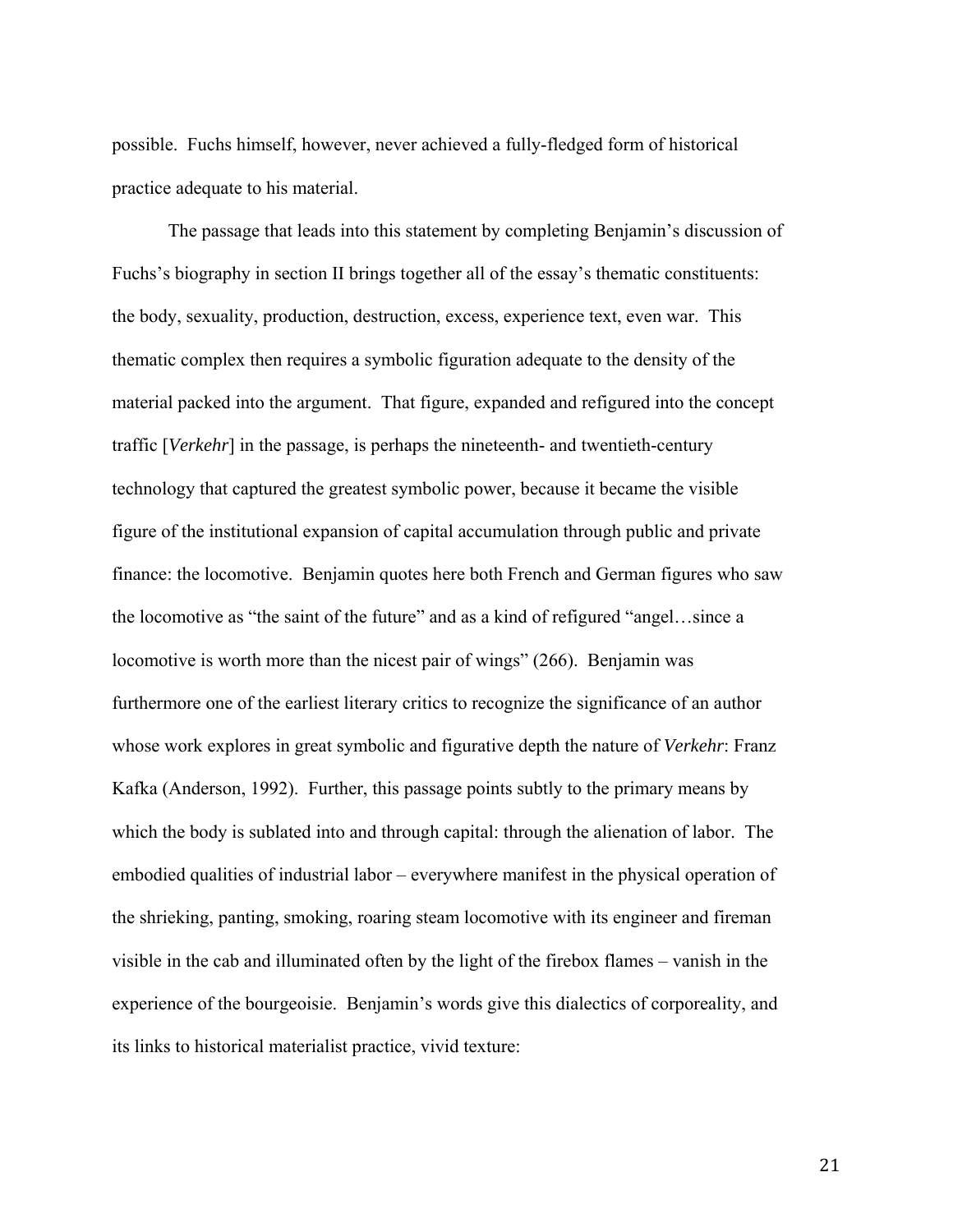It may cause one to ask whether the complacency [*Gemütlichkeit*] of the nineteenth-century bourgeoisie did not stem from the hollow comfort of never having to experience how the productive forces had to develop under their hands. This experience was really reserved for the following century, which has discovered that the speed of traffic [*Verkehr*] and the ability of machines to duplicate words and writing outstrips human needs. The energies that technology develops beyond this threshold are destructive. First of all, they advance the technology of war and its propagandistic preparation (267).

Here "traffic" – *Verkehr* – must be understood to carry its double load of symbolic meaning emerging from the German concept: *Verkehr* is both traffic in the technologicaleconomic sense, and sexual relations not as an abstract concept, but as the potential physical interaction between bodies. The economy's surplus, which becomes its potential for destruction, thus reveals its close correlation with the potentially excessive moments in sexuality. Destruction thereby begins to reveal its dialectical variegation. Within the entire Fuchs essay, this passage brings out most directly the negative loadings of destruction in Benjamin's thought. Nonetheless it reveals where, using Benjamin's own term, the threshold lies between destruction as violence, exploitation, and alienation and destruction as a constitutive process in the making-manifest of the material of a living, productive, dialectical form of history.

# **Prurience, Prudery, and Production: Sexuality and its Representation under the Condition of Technological Reproducibility**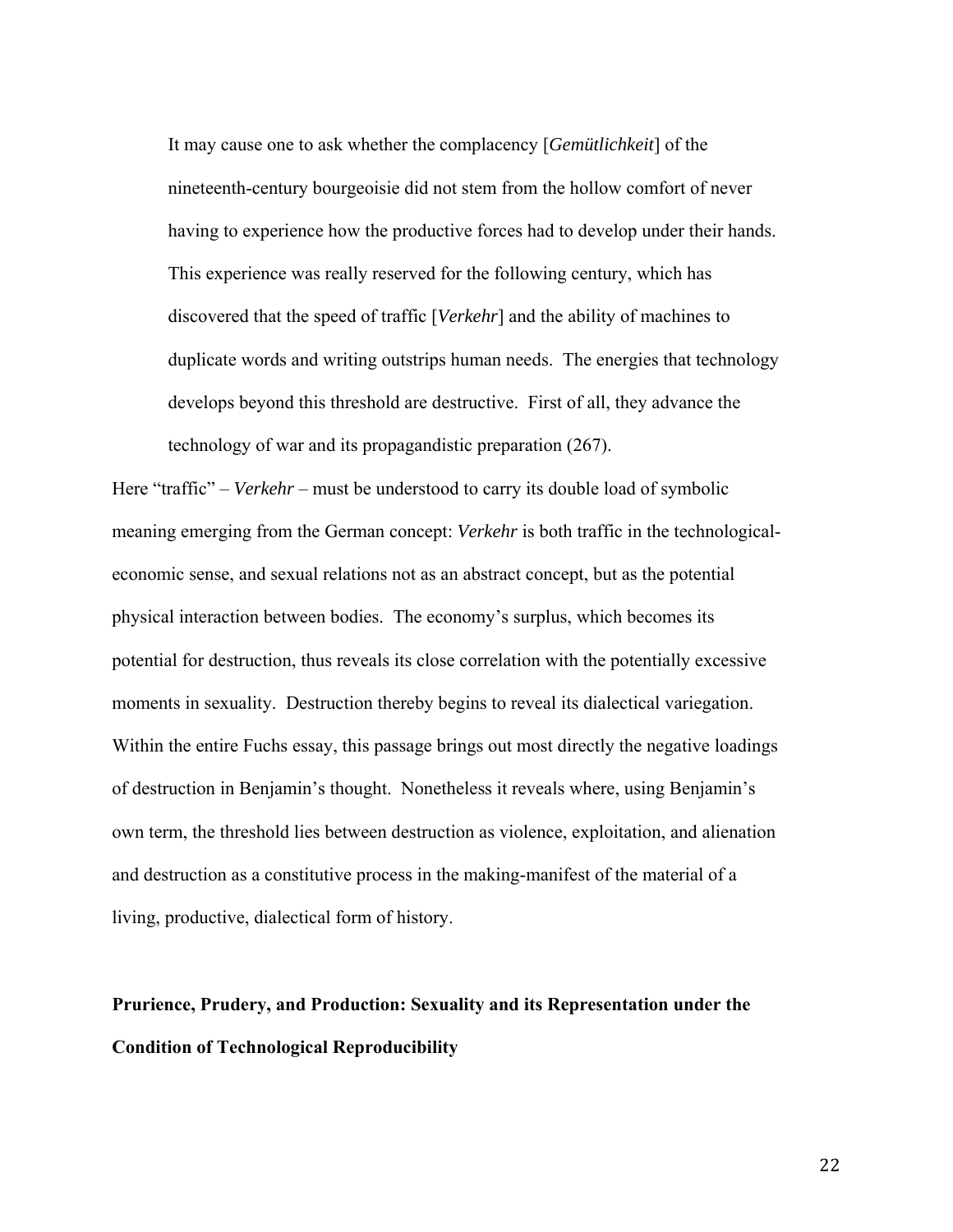At this point in the essay, the stakes of the statement about the destructive quality of the orgasm that Benjamin excised from the essay have been revealed. He is ready to describe in detail the content of Fuchs's work, and how it relates to the methods and tasks of historical materialism. Benjamin targets his criticisms of Fuchs at several different levels of argument. Foremost among them is Benjamin's exploration of how and why Fuchs's work could at once be seen by the German authorities as prurient to the point of pornographically obscene, but at the same time, Fuchs's own arguments recapitulated forms of bourgeois moralism to the point of prudery. This discussion extends over sections IV and V of the essay, which further extend the exploration of the themes of dialectical materialist epistemology, creativity and biological life.

 Benjamin begins with a short discussion of Fuchs's career that brings out the tensions and struggles that Fuchs faced: "Those aspects of his work which are likely to endure were wrested from an intellectual constellation that could hardly have appeared less propitious. This is the point where Fuchs the collector taught Fuchs the theoretician to comprehend much that the times denied him" (268). Immediately here, for the first and only time in the main body of the essay, Benjamin raises the question of pornography in relation to Fuchs's work, framing it with a statement about the destruction of traditional disciplinary discourses: "He was a collector who strayed into marginal areas – such as caricature and pornographic imagery – which sooner or later meant the ruin of a whole series of clichés in traditional art history" (268). Fuchs himself, in Benjamin's interpretation, specifically set himself apart from classicistic concepts of art, but in doing so, the qualities of moralistic prudery that his work contains became manifest through a kind of sublimation of the corporeal aspects of artistic representation. Benjamin frames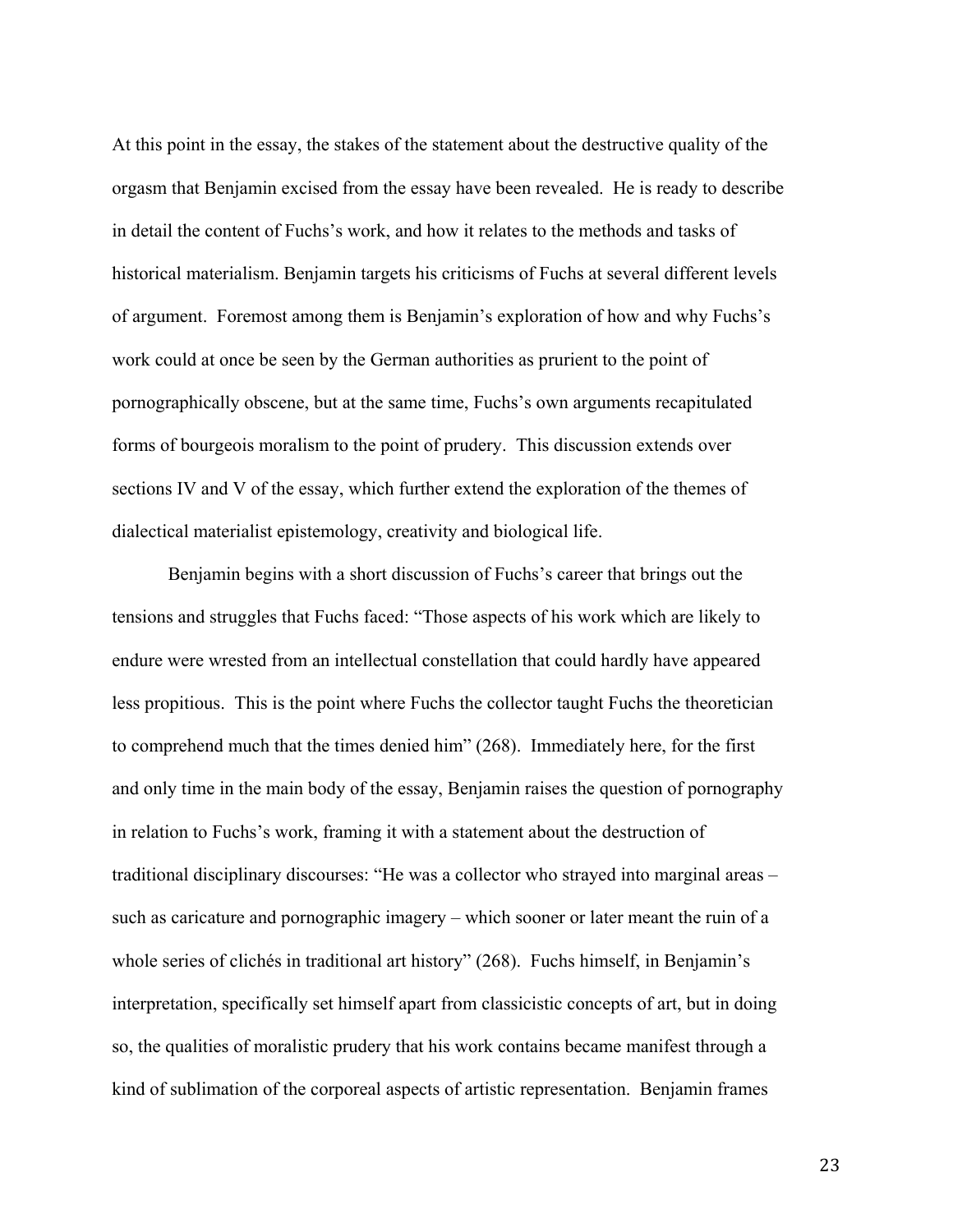this in an embedded quotation from the first volume of Fuchs's *Erotic Art*: "Fuchs prophesied a new beauty 'which, in the end, will be infinitely greater than that of antiquity. Whereas the latter was only the highest animalistic form, the new beauty will be filled with a lofty spiritual and emotional content'" (269). It is not the stock Marxist rhetoric of "form" and "content" which interests Benjamin here, however, but rather the opportunity to highlight how Fuchs's weaknesses contribute to the advancement of historical materialist understanding. He continues with another of the essay's wellknown passages that vividly represents practices of the reception of art as themselves the fragmentary artifacts of cognition that must be sublated into a fuller form of knowledge:

Of course it would be a mistake to assume that the idealist view of art was itself entirely unhinged. That cannot happen until the *disjecta membra* which idealism contains – as "historical representation" on the one hand and "appreciation" on the other – are merged and therefore surpassed  $(269)$ .

This argument does not denigrate Fuchs's conceptual vocabulary or interpretive practices, or of other theorists of art like Heinrich Wölfflin, whose formalism is compared in this section to Fuchs's practices. Slightly later, Benjamin also dramatically compares Fuchs to the ethnologist Adolf Bastian, whose "insatiable hunger for material" (271) led him to embark on research and collecting expeditions with the same tireless, nearly compulsive enthusiasm that Fuchs showed toward his collecting, writing, publishing, and political work.

 This discussion of the ways in which forms of interpretive or disciplinary practice themselves must be understood as the material of historical understanding – an argument that parallels closely Horkheimer's claims differentiating Critical Theory from traditional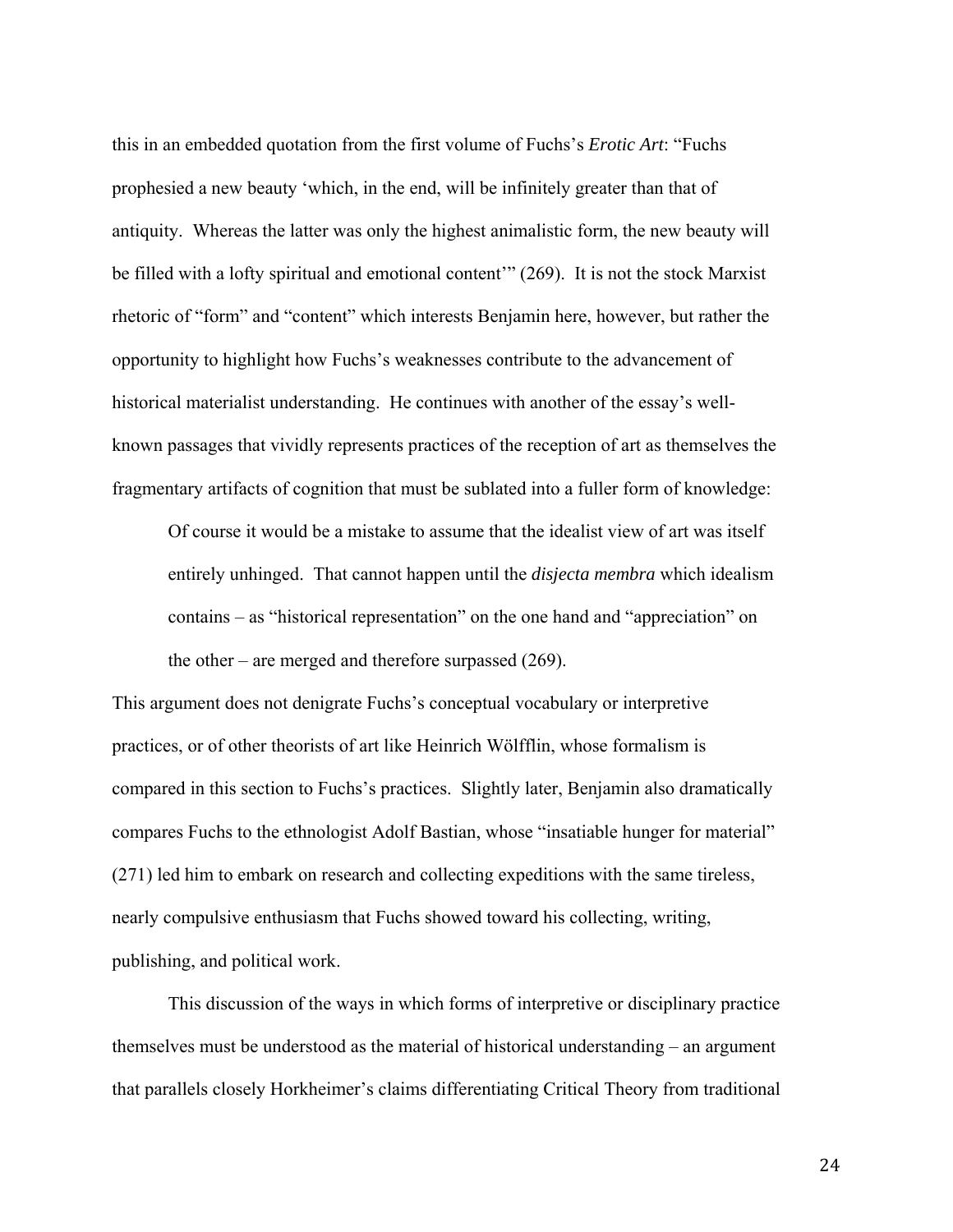theory – leads Benjamin toward his first longer discussion of technologies of reproduction in the Fuchs essay. This anticipates not only later passages but also develops parallels with the Artwork essay, composed in the midst of the long process of work on the Fuchs essay. Here it becomes clear that rhetoric of destruction is directed specifically not toward material objects – and most definitely not toward bodies – but toward abstract disciplines and techniques of representation and interpretation that can become captured within processes of technological reproduction. He develops this argument from the outset by distinguishing "the historical object" itself from such disciplinary practices: "The historical object removed from pure facticity does not need any 'appreciation.'" Furthermore, Fuchs was a pioneer because, as Benjamin argues, his work centers around "motifs" that "refer to forms of knowledge which could only prove destructive to traditional forms of art" (269).

Fuchs's failure – the reason that his interpretations have little "destructive force" (270), is because Fuchs did not make this connection between artistic objects, practices of interpretation and representation, and technologies of reproduction. He could therefore default only to largely vacuous interpretive concepts like "mood of the times," which despite his materialist intentions left his thinking undialectical and therefore inadequate to the fullness of history. Benjamin, however, takes this opportunity to make some of his most forceful statements in the essay about the centrality of reproductive technologies to historical understanding. The central point here is how a clearly historical materialist approach can counter the process whereby art and its processes of production, interpretation, and reception can be captured by capital.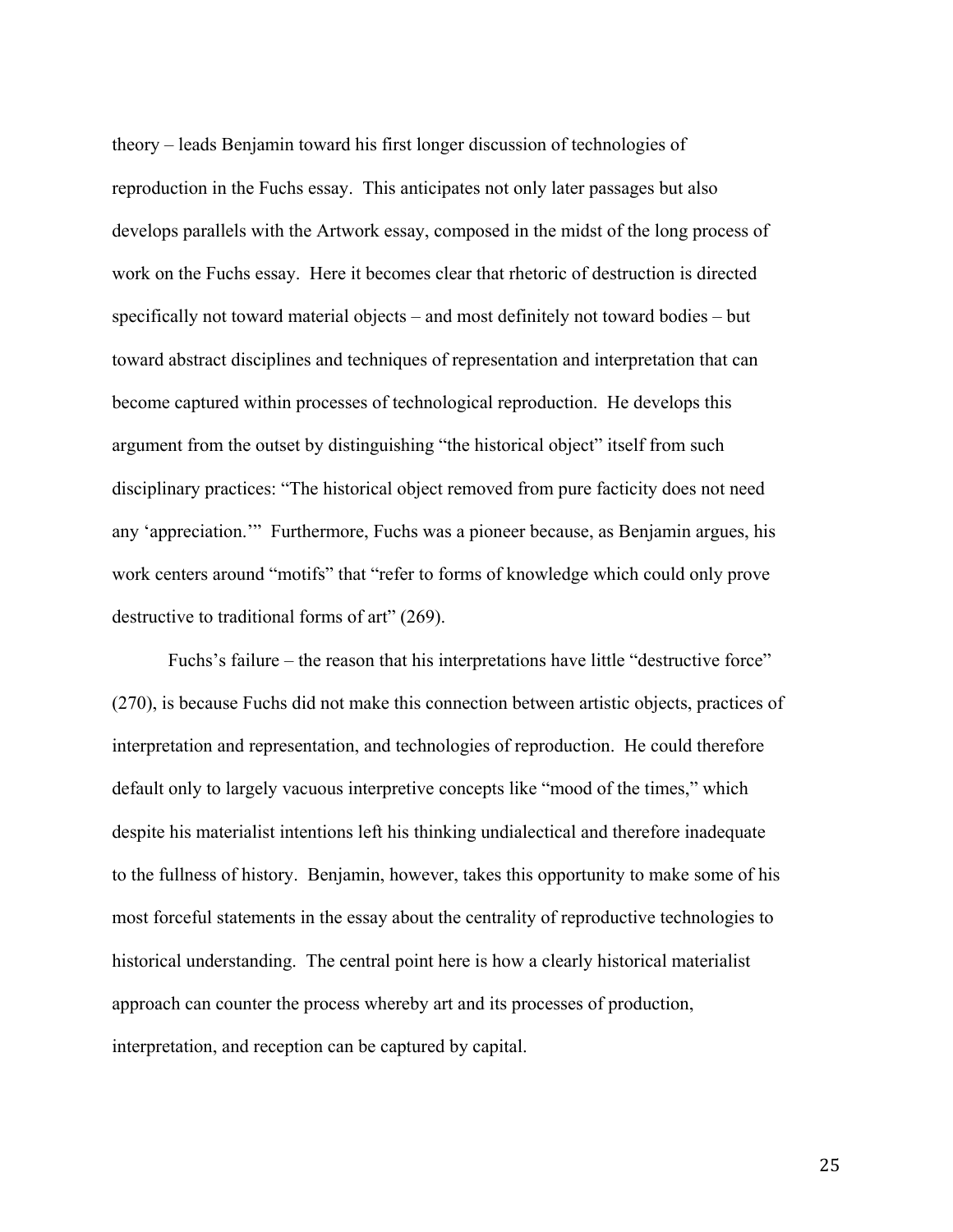The concern with techniques of reproduction, more than any other line of research, brings out the crucial importance of reception; it enables us to correct the process of reification which takes place in a work of art…. For it is precisely historical materialism that is interested in tracing the changes of artistic vision not so much to a changed ideal of beauty [a core argument in Fuchs's texts], as to more elementary processes – processes set in motion by economic and technological transformations in production. (269-270).

Attention to the history and political economy of the many layers of reproduction begins, therefore, to emerge as the most effective epistemology. The dynamics of capitalism tear the work of art from its technical and social field of relation. Historical materialism seeks to restore this embeddedness.

 Sections V, VI, VII, and VIII discuss both intensively and extensively Fuchs's ideas about artistic creativity. Benjamin thus returns through two different angles to the issue of the body: through Fuchs's arguments about the embodied qualities of creativity that link it to sexuality, and again through Fuchs's tendency to recapitulate forms of bourgeois moralism in his texts. This two-pronged approach generates the most revealing contrasts and tensions between Benjamin's methods and Fuchs's. It thus makes manifest the reasons why Benjamin struggled with his work on the Fuchs essay: they both make arguments about the relationships between the body, art, and the social, and teasing their positions apart is a not a straightforward task.

 Section V contains the most revealing material in the essay on life and the forms of inquiry into it. Here, as introduced above, Benjamin engages with the disciplinary field of biology in his exploration of the flaws in Fuchs's historical approach. He states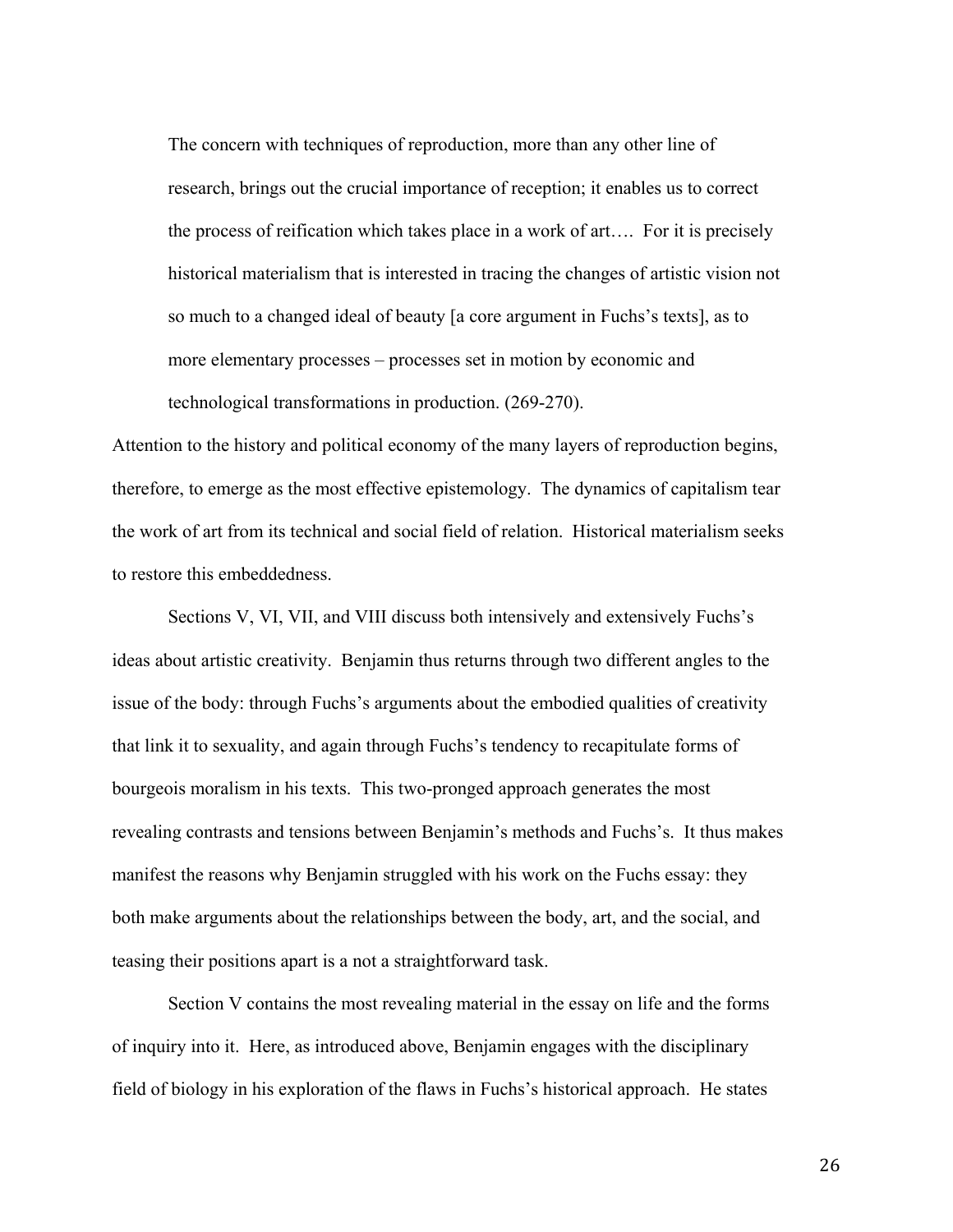that "Fuchs's notion of creativity has a strongly biological slant" (272). The meaning of "biological" here only becomes clear in the subsequent discussion, as Benjamin explains how that this refers to how Fuchs saw creativity as a manifestation of sexuality. Without using the Freudian language of sublimation (as significantly as is what Benjamin notes to be Fuchs's closeness to psychoanalytic concepts), Fuchs saw artistic objects as manifestations of erotic energy. Biology therefore becomes, in Benjamin's analytical schema, coterminous with a concept of sexuality as something going well beyond the sphere of the corporeal. While this hardly does justice to the complex politics of the biological disciplines in the early twentieth-century German-speaking world, Benjamin develops the claim into a subtle linking of Fuchs's Social Democratic commitments in the 1890s to his own arguments about historical materialism – and this link itself reveals significant moments of those biological politics. As Benjamin explains, the German Social Democratic Party's commitment to Darwin alongside Marx as a foundational narrative of historical progress meant that "history assumed deterministic traits" (273). What the SPD did with its program of political education, therefore, was to produce a kind of pseudo-dialectics. Where the emergent narratives of large-scale change in dynamic societies or organismal populations that parallel each other in Marx and Darwin contained highly variegated dialectical tools of analysis, the party's making of them into reified forms of political enlightenment evacuated them of their power for historical materialism.

Benjamin goes on to show further – in another exploration of the subtleties of the epistemic field of biology in the late nineteenth and early twentieth centuries – the functioning of a number of sub-disciplinary emanations of nineteenth century biology in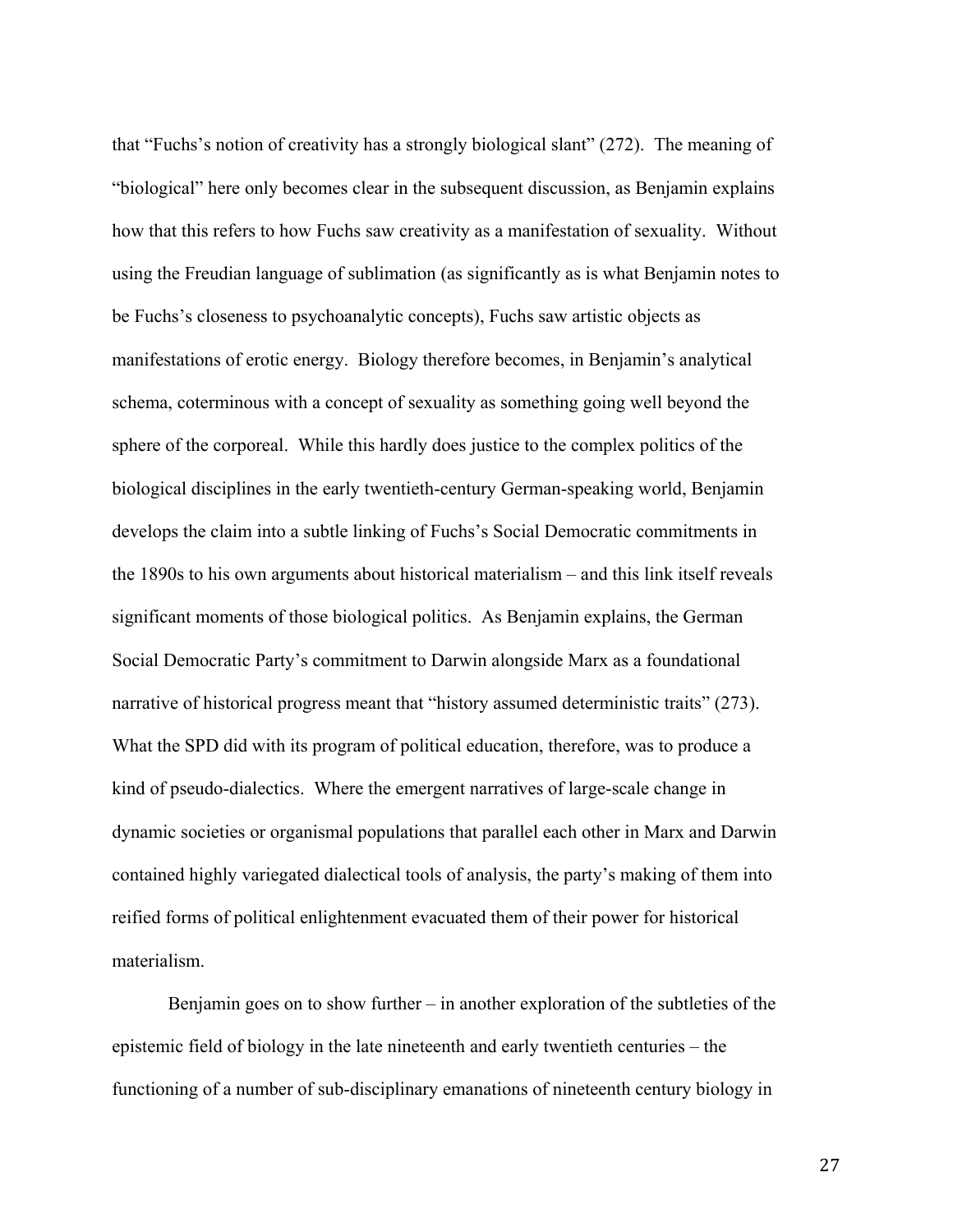the political discourse of the time. Here he appropriates terms from the critic H. Laufenberg that link biological and political-economic categories: "Nevertheless, many were satisfied with the theses which divided historical processes into 'physiological' and 'pathological' ones, or affirmed that the materialism of natural science 'automatically turned into historical materialism once it came into the hands of the proletariat'" (273). Clearly, such naïve political narratives could not carry the power that their original advocates had hoped they would. Benjamin rounds off the section with the conclusion that no matter how much narratives of progress might seem to embody the living past of historical materialism, they usually fail, because they traffic in the evacuation of the dialectical aspects of thought.

 Section VII focuses specifically on the question of Fuchs's bourgeois moralism, and how it relates to the reductive historical thinking that led Fuchs to give credence to undialectical progress narratives. Again, of course, Fuchs's collecting and scholarship carry the potential to provide the basis for a genuinely materialist history. But undifferentiated forms of the reception of Marxist thought and theory thwarted this possibility. Revolution was no simple narrative of progressive triumph in sequential class conflicts:

Not surprisingly the bourgeois moralism contains elements which collide with Fuchs's materialism. If Fuchs had recognized this, he might have been able to tone down this opposition. He was convinced, however, that that his moralistic consideration of history and his historical materialism were in complete accord. This was an illusion, buttressed by a widespread opinion badly in need of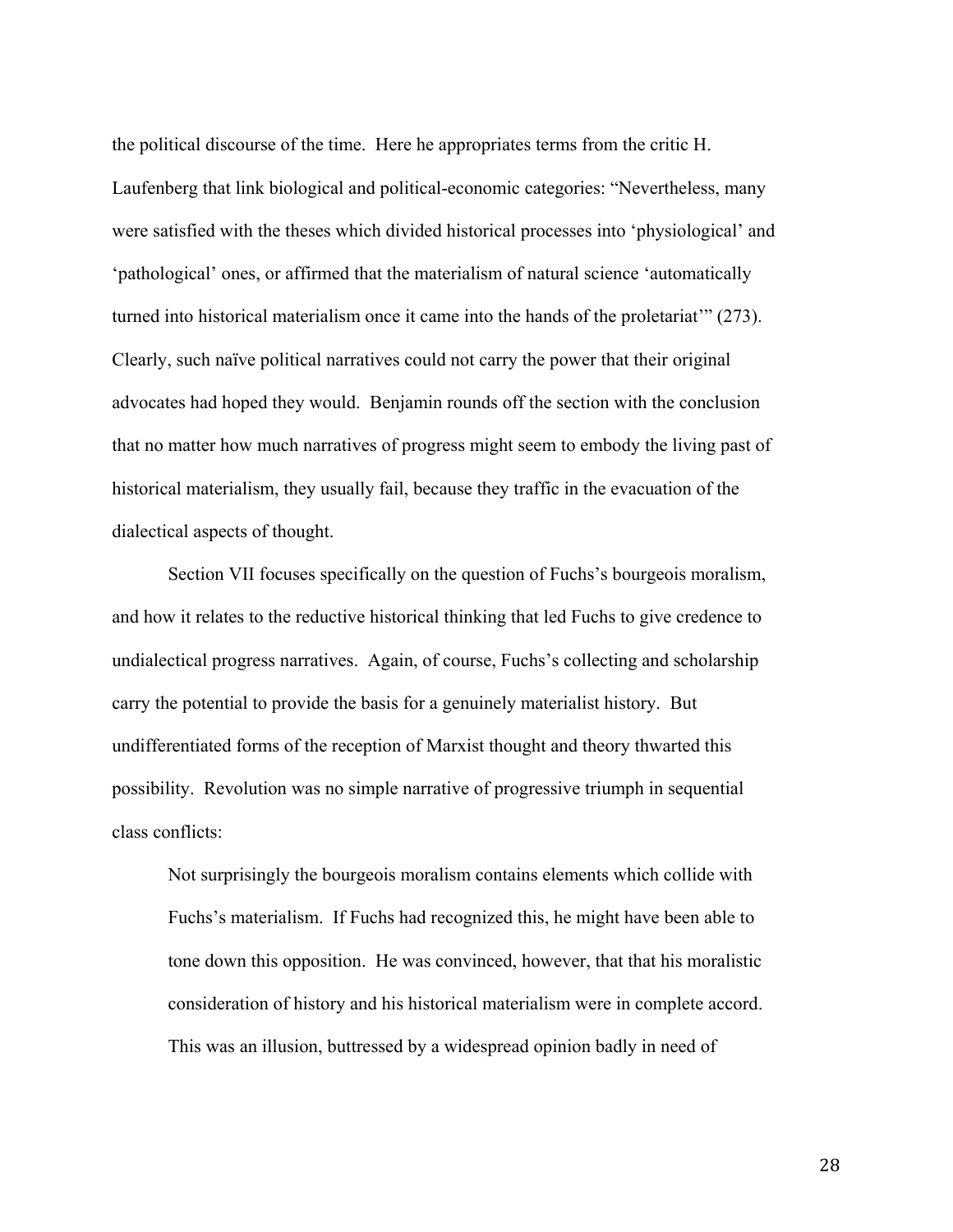revision: that the bourgeois revolutions, as celebrated by the bourgeoisie itself, are the immediate source of a proletarian revolution (277).

In Benjamin's reading, bourgeois moralism arose out of this self-congratulatory sensibility, culminating in a "class morality" of "conscience" that served to embed the injustice of property relations built on the basis of alienated labor even deeper into economic relations.

 The themes of sexuality, moralism, and creativity are read together in section VIII, which serves as the first of two full elaborations of Benjamin's thematic constellation. He begins by quoting a statement by Fuchs that clearly shows the tensions in his moralistic rhetoric about sexuality. Here Fuchs deploys the language of the "Lebensphilosophie" of nineteenth-century Germany, and furthermore, in an evacuated form, the vocabulary of "values" that dominated late German neo-Kantian philosophy around 1900, implying obliquely that sexuality drives reproduction, both artistic and biological. Where Fuchs finds sexuality and creativity demonstrably linked, he values them together. Where he sees sexuality essentially only as embodied practice of pleasure, his moralistic revulsion drives him so far as to dub it "evil." Here Benjamin again quotes from the early parts of the first volume of Fuchs's *Erotische Kunst*:

Concerning sexuality he says: 'All forms of sensual behavior in which the creative element of their law of life becomes visible are justified. Certain forms, however, are evil – namely those in which this highest of drives becomes degraded to a mere means of refined craving for pleasure…' Fuchs never acquired a proper distrust of the bourgeois scorn for pure sexual pleasure and the more or less fantastic means of creating it (278-279).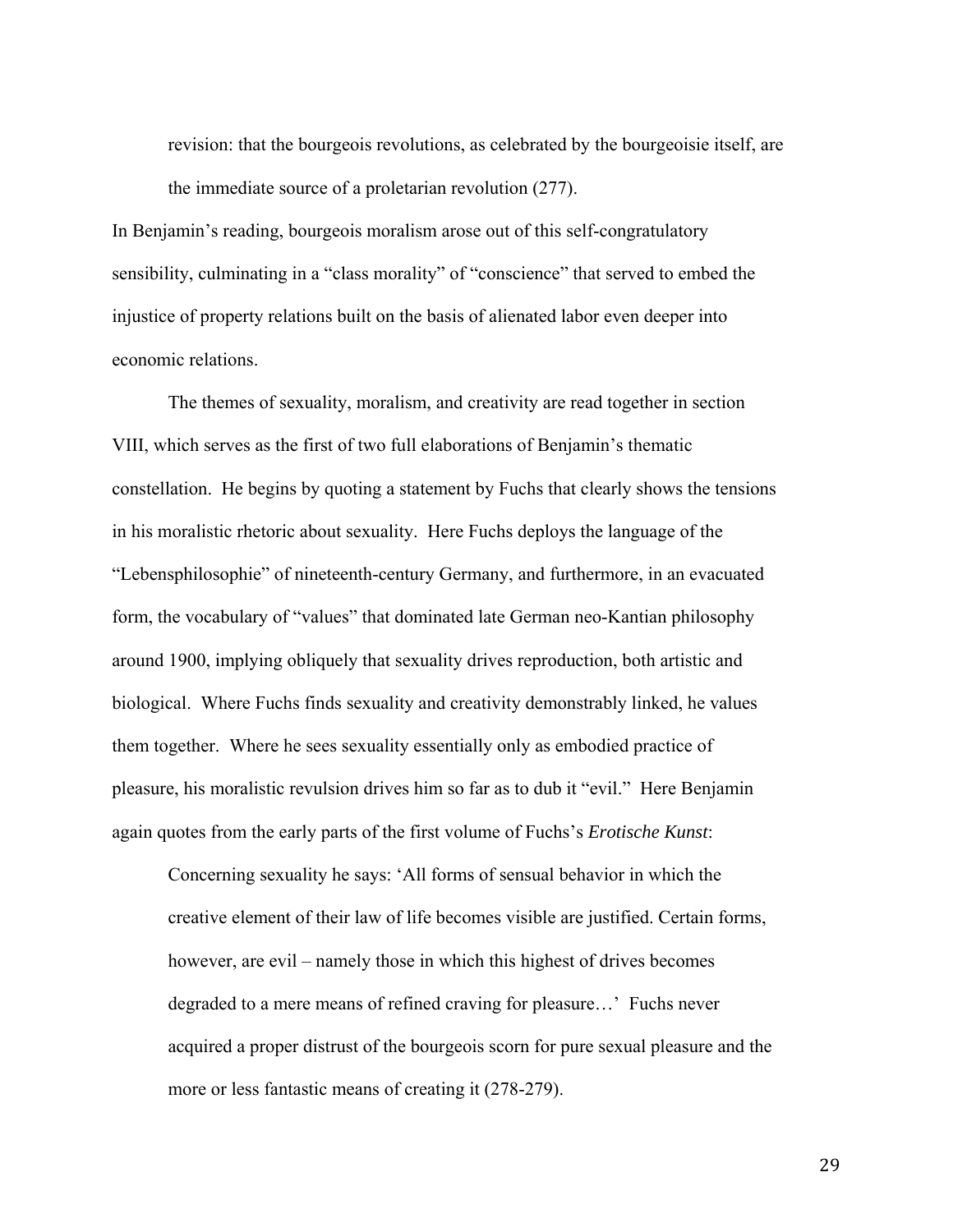In a subtle but clear reference to the medicalizing discourses in later nineteenth-century European juridico-legal approaches to forms of non-procreative sexuality, Benjamin further notes how Fuchs, in a parallel manner, accepts and deploys arguments about practices seen as being "against nature" and representing "degenerate individuality" (279). Benjamin thereby closes additional links in his thematic constellation between the body, sexuality, reproduction, and historical knowledge.

 Fuchs revels in his material undialectically, failing to recognize the moments of excess in commodity reproduction that destructively enable the accumulation of capital. He thereby accretes and recapitulates bourgeois moral forms including the exclusion and disavowal of non-reproductive sexuality, all via speculative detours into reductive biologistic and natural-historical argument. Benjamin insists, rather, that the destructive excess itself becomes the engine of historical cognition. He thereby opens up a space for the emergence of social ontology. Fuchs looks on the surface like a libertine, and the German authorities repeatedly took him for a potentially criminal one. Nonetheless he was not. His short-circuited recapitulation of bourgeois modes of production and reproduction drive him to accept and deploy bourgeois sex morality. He was no libertine.

 Benjamin appears here to be defending a kind of pleasure principle-driven practice and understanding of sexuality, but one that remains always in the service of historical materialist cognition. Fuchs liberates the gaze in the service of freeing the proletariat, and focuses it on the body and its accretions (fashion, caricature, political symbol). His underdeveloped theory of history, however, leaves the body subject to the coercive and alienating strictures of bourgeois disciplinarity, just as his technoreproductive method itself resolved his collections into substantial financial and real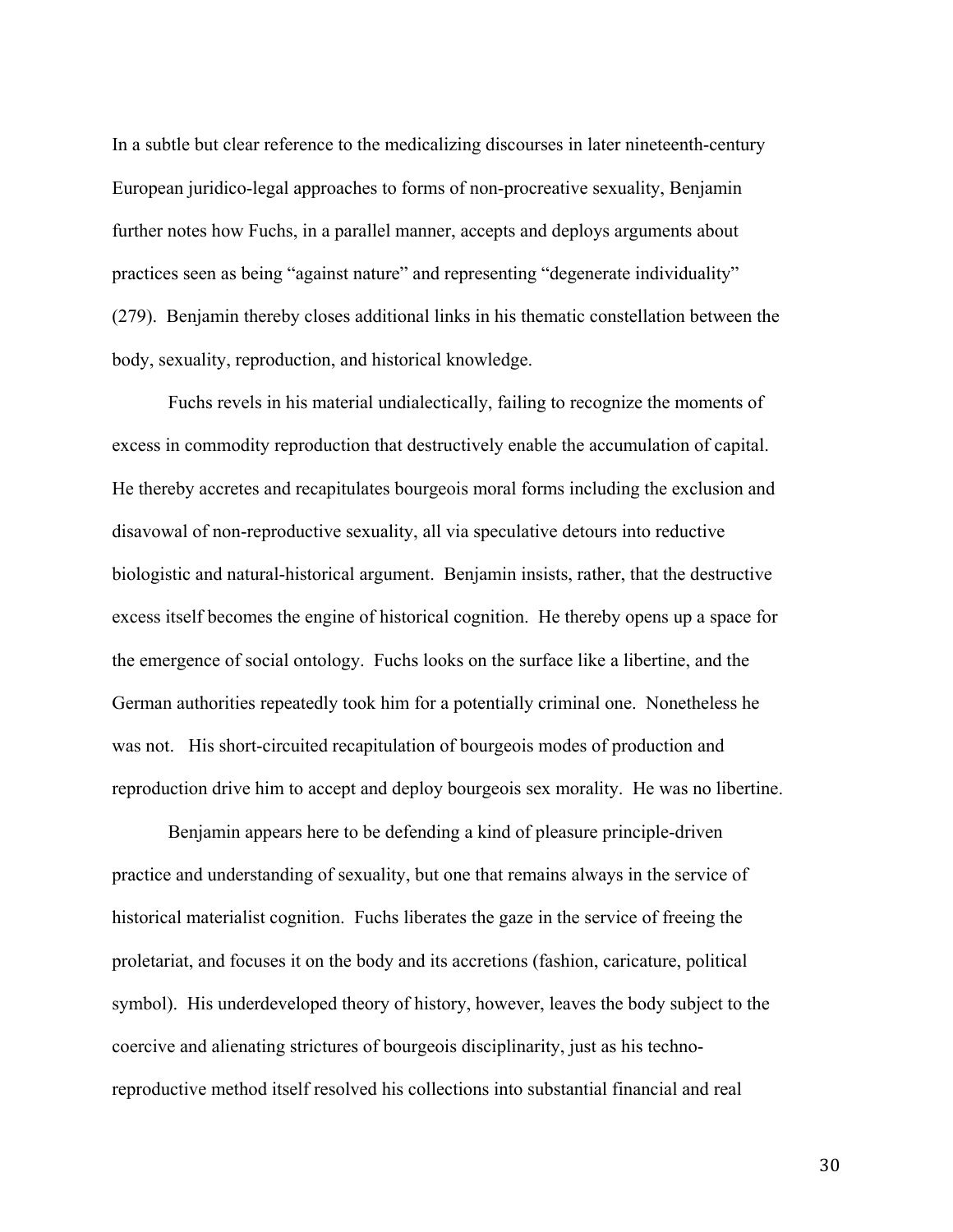property. Benjamin liberates the fragments, remnants, artifacts, and detritus of the body in order to place them in the service of a fully dialectical materialist method that holds promise to give form to social processes. He does so, however, at the expense of requiring a sublation of the body. His method renders and dissolves corporeality into historical cognition.

 Here, where Benjamin brings his analysis of Fuchs to its most pointedly powerful critical conclusions, this tension between their respective forms of argument erupts in a telling contrast. This is in the passage where Benjamin specifically explores Fuchs's engagement with the "sexual-psychological problem." At the same time that he praises some of Fuchs's analytical claims, he criticizes Fuchs for a "detour through natural history." He himself, however, deploys an analogous kind of argument in a footnote to this passage, almost as if he wished to demonstrate how his fully developed critical historical methods could do justice to the material of the past in ways that Fuchs's cannot.

 In introducing this argument, Benjamin emphasizes that "it is difficult to clarify the sexual-psychological problem" (279). He continues, however, with a specifically historical-materialist discussion that links bourgeois economic and moral practices, and culminates in simultaneous criticism and praise of Fuchs:

But ever since the bourgeoisie came to power, this clarification has become particularly important. This is where taboos against more or less broad areas of sexual pleasure have their place. The repressions which are thereby produced in the masses engender masochistic and sadistic complexes. Those in power then further these complexes by delivering up to the masses those objects which prove most favorable to their own politics…. Fuchs failed to produce a social critique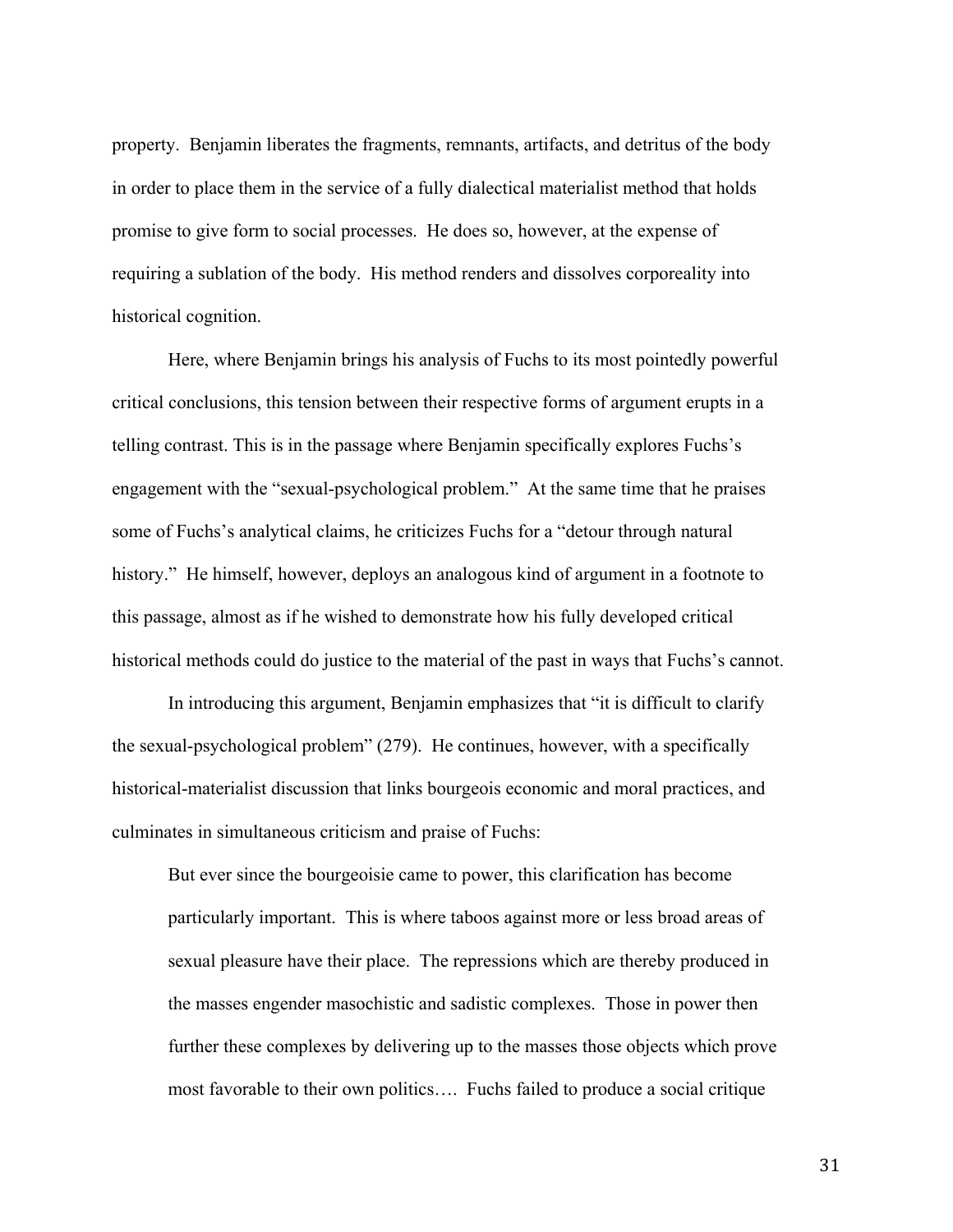in this regard. Thus, a passage where he compensates for this lack by by means of a detour through natural history becomes all the more important. The passage in question is his brilliant defense of orgies [found in vol. 2 of *Erotische Kunst*] (279).

Benjamin elaborates on how Fuchs, in this and similar passages, "deals critically with traditional norms" (279). Remarkably, however, and in a way reminiscent of the dialectical irony of his claims about state control of pornography, Benjamin includes a footnote here that itself hypothesizes a straightforwardly natural-historical explanation for human sexual practices, one that centers around precisely the thing that Benjamin thought Fuchs failed to understand: the orgasm:

Fuchs is on the track of something important here. Would it be too rash to connect the threshold between human and animal, such as Fuchs recognizes in the orgy, with that other threshold constituted by the emergence of upright posture? The latter brings with it a phenomenon unprecedented in natural history: partners can look into each other's eyes during orgasm. Only then does an orgy become possible. What is decisive is not the increase in visual stimuli but rather the fact that now the expression of satiety and even of impotence can itself become an erotic stimulant (299n70).

Benjamin thus demonstrates that it is not biological explanation itself that he resists in Fuchs. Rather, it is inadequate methods that sunder the links between the past and the present, and make it impossible to link embodied practices to social reality.

 With this point, Benjamin has rounded out the critical and methodological framing of the essay. He has not, however, yet fully shown how his own methods can do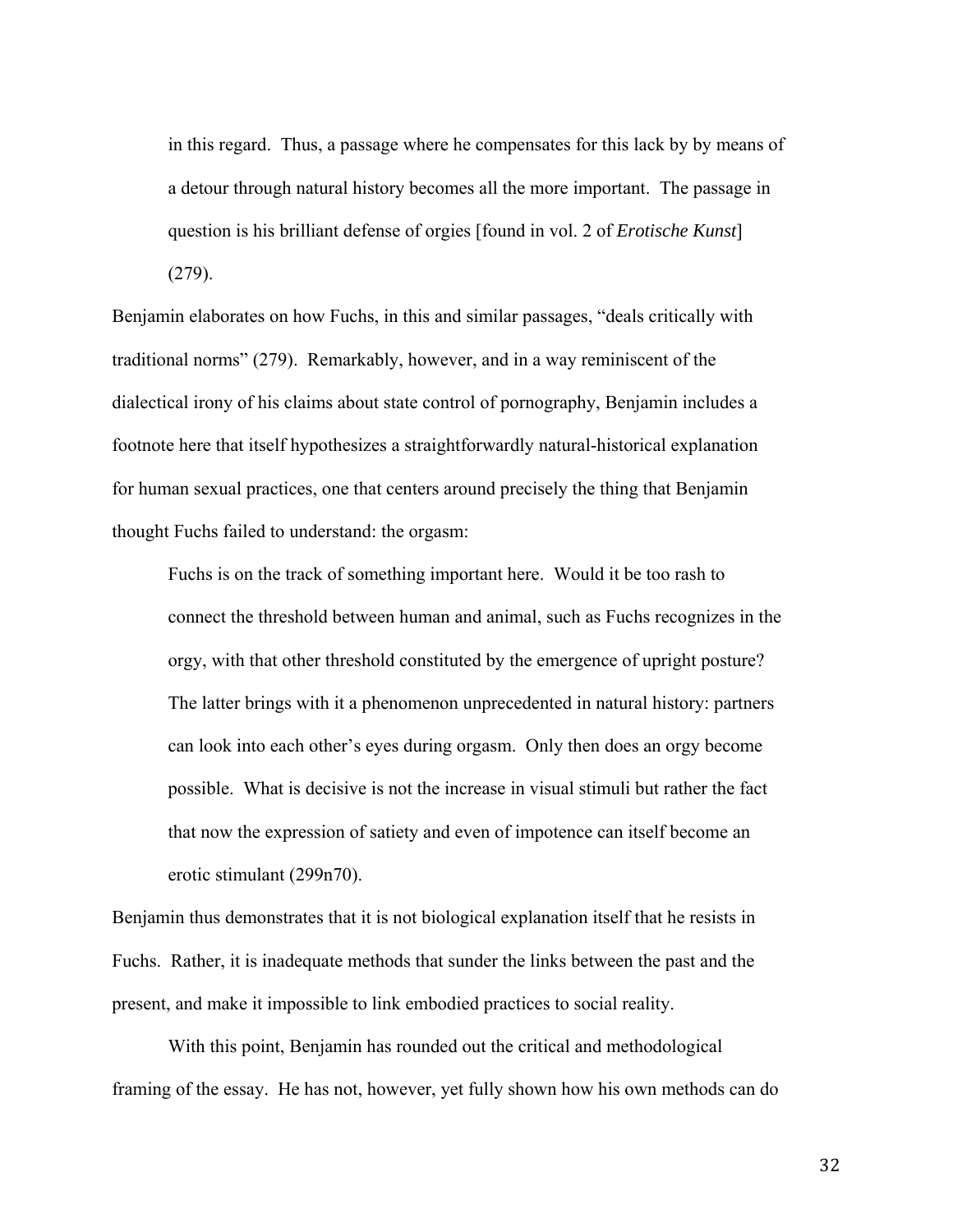greater justice to the material of history than can Fuchs's. This he does in the final two sections of the essay, which explore the cultural figure who most engaged Fuchs as a collector and author: the French artist and caricaturist Honoré Daumier. Benjamin allows his scholarly imagination full flight here, in an imagined rhetorical question linking Fuchs's interpretive work, the language of Darwinistic historical argument including its category "life," the production and reproduction of images, and class analysis, and the passage culminates in a claim about the representation of the body:

What impressed Fuchs most was the element of strife – the agonistic dimension – in Daumier's art. Would it be too daring to seek the origin of Daumier's great caricatures in a question? Daumier seems to ask himself: "What would bourgeois people of my time look like if one were to imagine their struggle for existence as taking place in a *palaestra*, an arena?" Daumier translated the public and private life of Parisians into the language of the agon. The athletic tension of the whole

body – its muscular movements – arouse Daumier's greatest enthusiasm (281). Here, the thematic constituents of Benjamin's entire analysis begin to come together in a thorough critical analysis of an artist who made full use of the reproductive technologies of his day. Fuchs recognized the significance of technological reproduction in understanding Daumier and his world, but his methods could not fully carry out the consequences of this recognition (283).

 With this discussion, Benjamin completes his constellation of Fuchs's representational world. He can therefore grant Fuchs substantial recognition: Fuchs sought to restore a properly social understanding of art.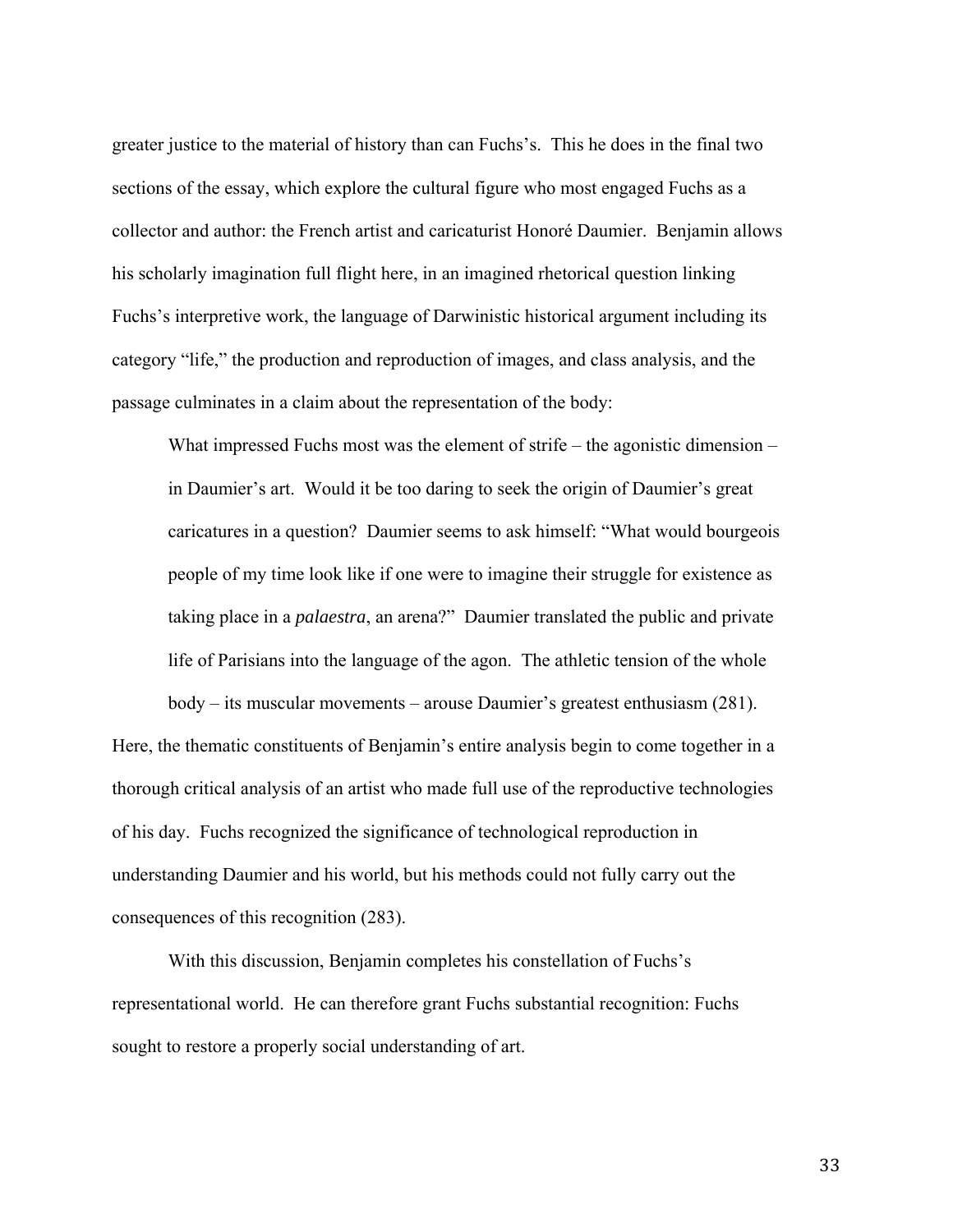Fuchs belongs in this line of great and systematic collectors who were resolutely intent on a single subject matter. It has been his goal to restore to the work of art its existence within society, from which it had been so decisively cut off that the collector could find it only in the art market; there – reduced to a commodity, far removed both from its creators and from those who were able to understand it – the work of art endured…. Fuchs was one of the first to expound the specific character of mass art and this to develop the impulses he had received from historical materialism (283).

Thoroughly and successfully understood historical materialism is, therefore, the means to the end not just of countering the dynamics in capitalism that reduces objects to commodities, but also of creating a new form of social ontology that itself successfully resists its own evacuation through the processes of capital accumulation. Only such a form of knowledge production can do justice to the embodied practices of the production of art, to the sexual lives of individuals in their social surroundings, to the detritus thrown off by capital and its processes, and to the understanding of all of the valences of reproduction that affect and constitute bodies, works of art, and social worlds.

## **Conclusion: Historical Material, Social Ontology, and Critical Practice Today**

Benjamin thus returns, after a thorough exploration of its consequences, to the point he drew at the beginning of the Fuchs essay out of an analysis Engels's discussion, in a letter to Franz Mehring written in 1893, of the fate of thought under the regime of capital. He quotes Engels: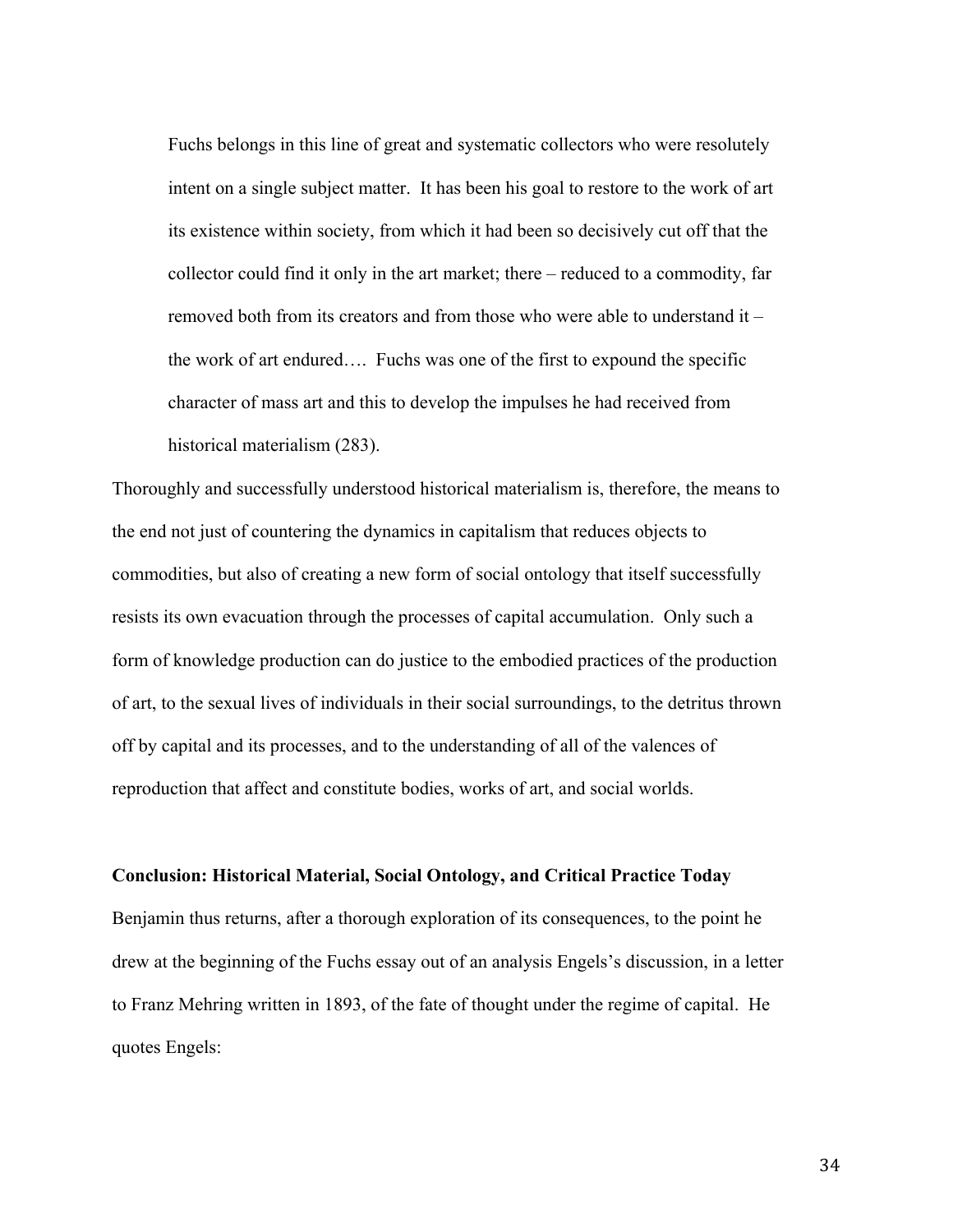Ever since the bourgeois illusion of the eternity and finality of capitalist production entered the picture, even the overcoming of the mercantilists by the physiocrats and Adam Smith is seen as a mere victory of thought – not as the reflection in thought of the changed economic facts, but as the finally achieved correct insight into actual relations existing always and everywhere (261).

The idea that capital dominates the world eternally leads not just to the commodification of bodies and ideas, but also to the evacuation of genuine political-economic understanding. This is a constitutive moment of the trauma in Eric Santner's concept of the "*traumamtlich*": the residual destructiveness present in the institutions and "offices" of the modern economy (Santner, 2015). Economic facts are emptied of social content by the false totality of capital. Capital thereby interrupts social ontology because ideas become disconnected from historical-political practice. Theory also, thereby, runs the risk of becoming uncritical: it becomes disciplinarily dominating, excluding from its closed sphere of explanatory technique the material from which new knowledge might emerge. Materialist historical practice resolves the possibility of the social out of the false equivalences of commodity production and reproduction. Meaningful critical historical practice thus becomes one with social ontology. Benjamin's materialist history also becomes further congruent with Horkheimer's Critical Theory, but with an even more subtly explored disciplinary and methodological dynamics: true disciplinarity resolves history as dialectical image in the present, and thus grounds the emergence of potential futures. All disciplinarity, if it is to be the source of genuine knowledge, must therefore recognize its essentially violent destructiveness to be capable of this emergent futurity. Method and material must become emergent in one another.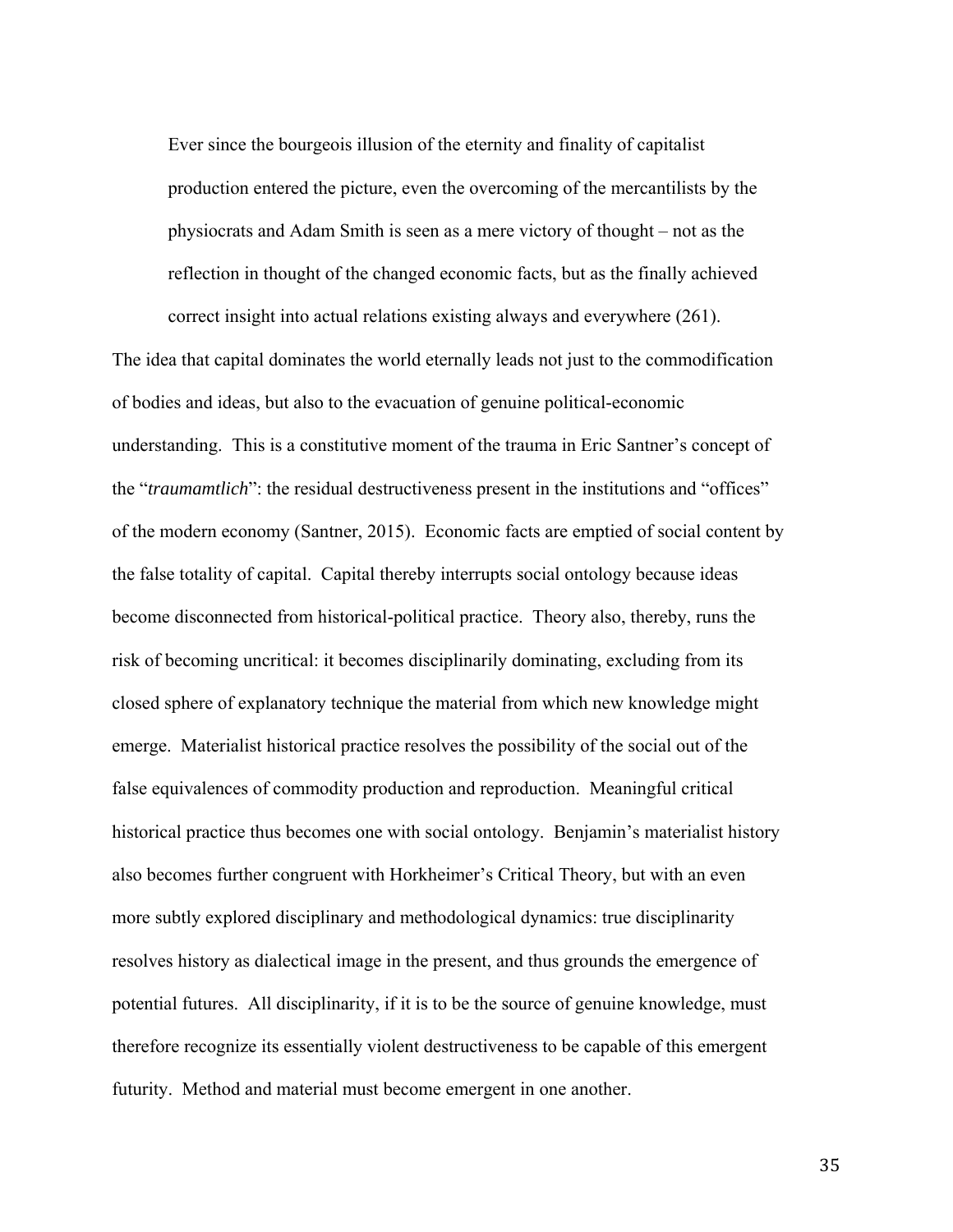In pursuing this form of methodological-disciplinary renewal, Benjamin dissolves the problem of the representation of the body and of sexuality into his constellation of a materialist history. The body of - and in - history is thus resolved into the materialist historical process that is revealed through the detritus, artifacts, and *disjecta membra* of social relations. Materialist history is, therefore, social ontology, but it requires a simultaneous understanding of the stakes of the sublation of discrete bodies and sexual relations into the constellation of text and image to become so. This is a lesson that today's critical theory needs to make its own.

 Today's undialectical discourses of "disruptive innovation" – seeking the destruction and fragmentation of existing modes of production in the name of new ones that seem, primarily, to concentrate capital accumulation only ever more thoroughly in the hands of the partisans of an apolitical or post-political technology – redouble the stakes that Benjamin identified in the nineteenth century's "bungled reception of technology" (266): that they heighten and thicken the reification of reproductive forces in the service of capital. A thoroughly revived materialist practice of the sort that Benjamin imagined, one that contains within itself the constitutive elements of social ontology, might however still hold the promise of attending to the genuine detritus of the contemporary techno-economy, perhaps even including the status of labor as a cast-off artifact of the cycles of capital accumulation through technological recursion. This lesson remains in need of learning and re-learning today.

## **REFERENCES**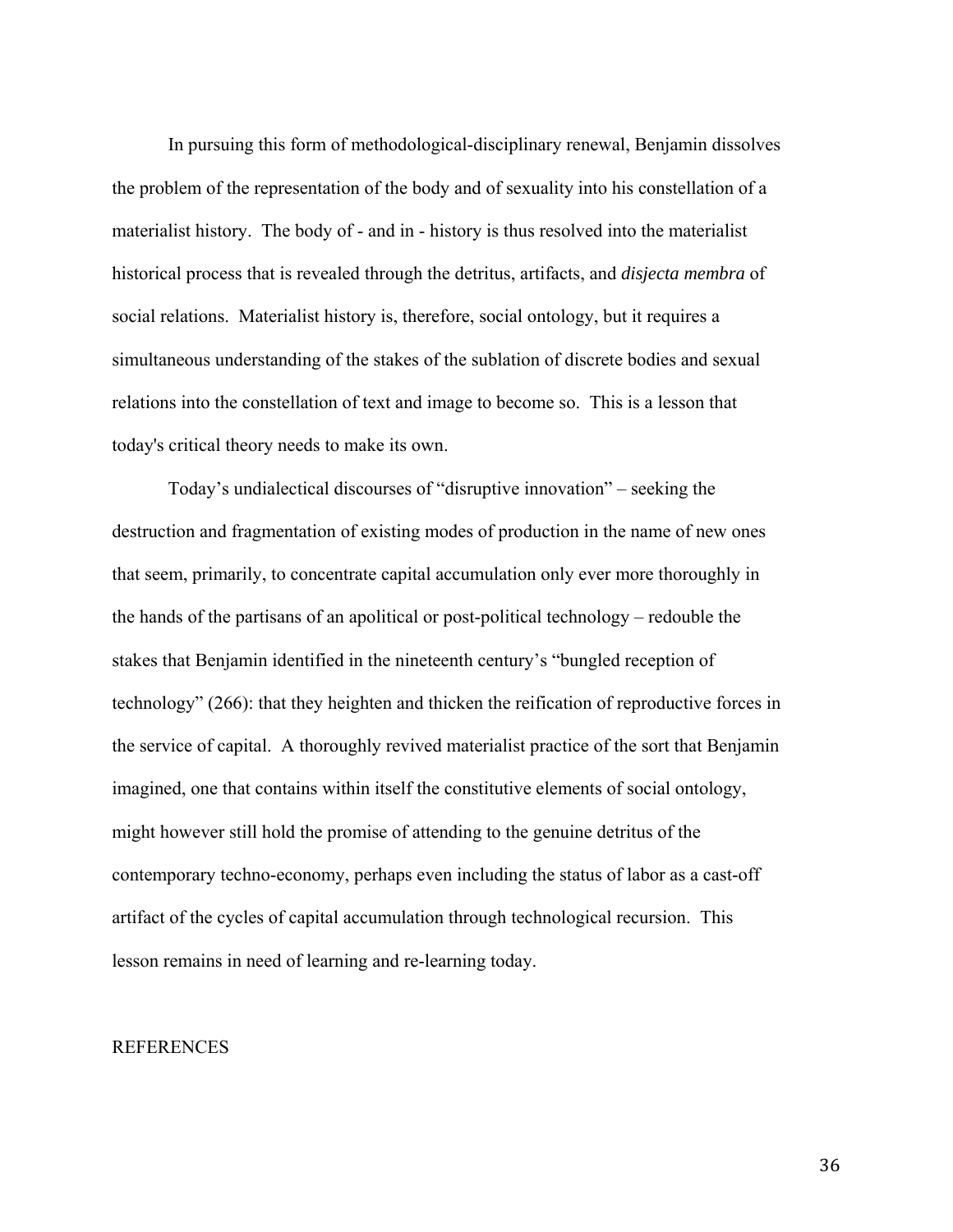- Amidon, K. S. (2008). "Diesmal fehlt die Biologie!" Max Horkheimer, Richard Thurnwald, and the biological prehistory of German *Sozialforschung*. *New German Critique, 35*(2), 103-137.
- Amidon, K. S., & Worrell, M. P. (2008). ARL Gurland, the Frankfurt School, and the critical theory of antisemitism. *telos, 2008*(144), 129-147.
- Anderson, M. M. (1992). *Kafka's clothes: ornament and aestheticism in the Habsburg fin de siecle*. Oxford: Oxford University Press.
- Bach, U. E. (2010). "It would be delicious to write books for a new society, but not for the newly rich": Eduard Fuchs between elite and mass culture. In L. Tatlock (Ed.), *Publishing culture and the "reading nation": German book history in the long nineteenth century* (pp. 294-312). Rochester, NY: Camden House.
- Benjamin, W. (1977). *Gesammelte Schriften* (Vol. II.3). Frankfurt/M.: Suhrkamp.
- Benjamin, W. (2000). *Walter Benjamin: Selected writings, Vol. 2, 1927-1935*. Cambridge, MA: Harvard University Press.
- Benjamin, W. (2002). *Walter Benjamin: Selected writings, Vol. 3, 1935-1938*. Cambridge, MA: Harvard University Press.
- Caygill, H. (1998). *Walter Benjamin: The colour of experience*. London: Routledge.
- Eiland, H., & Jennings, M. W. (2014). *Walter Benjamin*. Cambridge, MA: Harvard University Press.
- Gliboff, S. (2008). *HG Bronn, Ernst Haeckel, and the origins of German darwinism*. Cambridge, MA: MIT Press.
- Gorsen, P. (2006). Wer war Eduard Fuchs? *Zeitschrift für Sexualforschung,* 19(3), 215- 233.
- Jay, M. (1996). *The dialectical imagination: A history of the Frankfurt School and the Institute of Social Research, 1923-1950*. Berkeley: Univ of California Press.
- Jennings, M. W. (1987). *Dialectical images: Walter Benjamin's theory of literary criticism*. Ithaca, NY: Cornell Univ Press.
- Kelly, A. (1981). *The descent of Darwin: The popularization of Darwinism in Germany, 1860-1914*. Chapel Hill, NC: UNC Press.
- Richter, G. (2002). *Walter Benjamin and the corpus of autobiography*. Detroit, MI: Wayne State University Press.